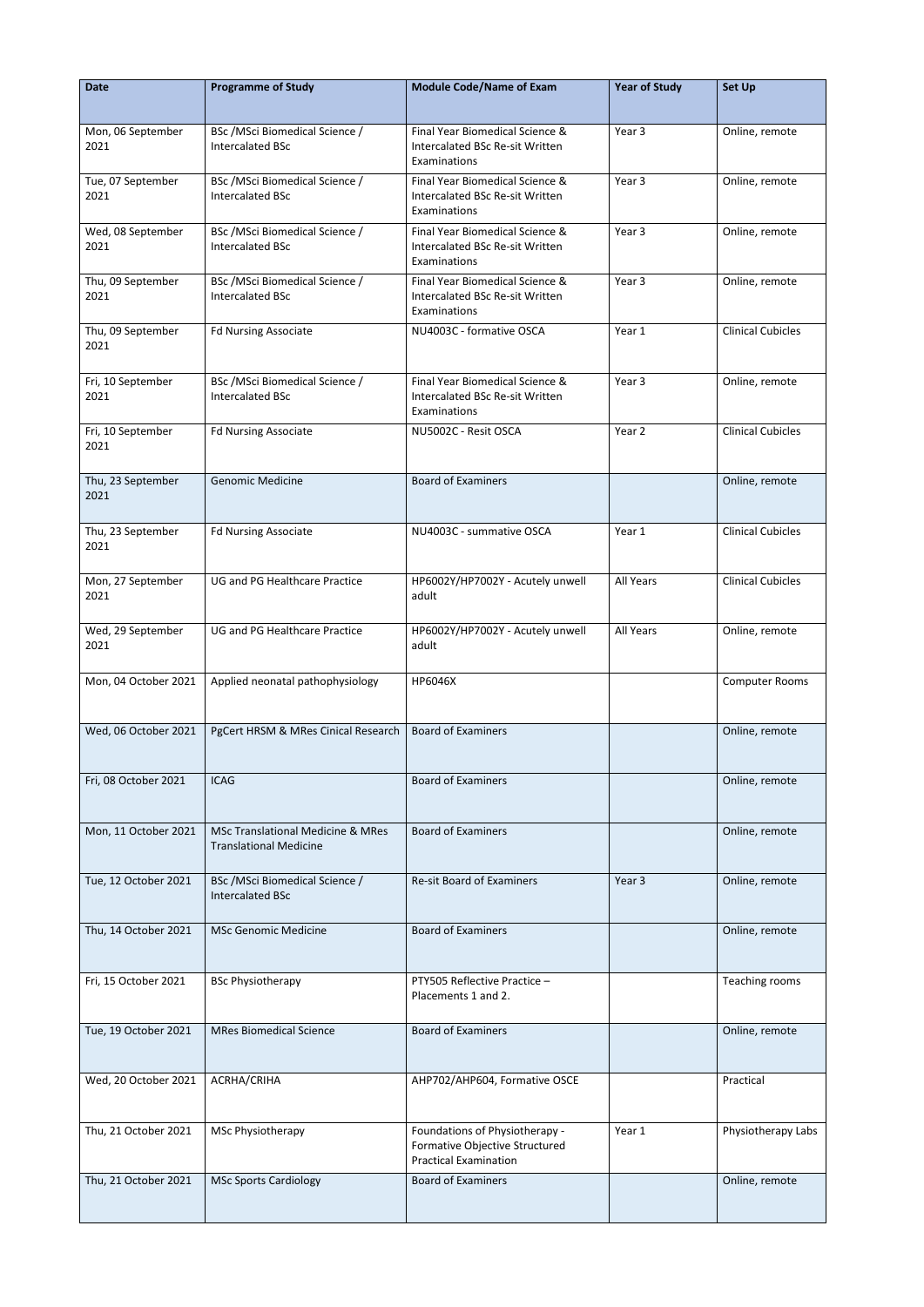| Tue, 26 Oct 2021      | <b>BSc Paramedic Science</b>                         | Principles                             |                   | <b>Computer Rooms</b>     |
|-----------------------|------------------------------------------------------|----------------------------------------|-------------------|---------------------------|
|                       |                                                      |                                        |                   |                           |
| Wed, 27 Oct 2021      | <b>Global Health</b>                                 | <b>Board of Examiners</b>              |                   | Online, remote            |
|                       |                                                      |                                        |                   |                           |
| Fri, 29 October 2021  | <b>MBBS</b>                                          | M4 BCS Life Support & Foundation       | M4Y1              | <b>Computer Rooms</b>     |
|                       |                                                      | <b>Written Examination (Formative)</b> |                   |                           |
| Fri, 29 October 2021  | <b>BSc Paramedic Science</b>                         | PS401Y                                 | Year 1            | <b>Computer Rooms</b>     |
|                       |                                                      |                                        |                   |                           |
| Tue, 02 November      | <b>MSc Translational Medicine</b>                    | <b>TRM703</b>                          | Year 1            | Online, remote            |
| 2021                  |                                                      | <b>Clinical Trials Summative Exam</b>  |                   |                           |
| Wed, 03 November      | PgCert HRSM & MRes Cinical Research<br>& MRes Biomed | <b>Board of Examiners</b>              |                   | Online, remote            |
| 2021                  |                                                      |                                        |                   |                           |
| Tue, 09 November      | Minor Injury                                         | HP6031X                                |                   | <b>Computer Rooms</b>     |
| 2021                  |                                                      |                                        |                   |                           |
| Tue, 09 November      | <b>UG and PG Healthcare Practice</b>                 | HP6031X HP7004X Minor Injury           | All Years         | <b>Clinical Cubicles</b>  |
| 2021                  |                                                      | Management - Formative OSCE            |                   |                           |
| Tue, 09 November      | <b>Foundation Degree Healthcare</b>                  | nu5003a                                | Year 2            | Online, remote            |
| 2021                  | Practice (sept 19a cohort)                           |                                        |                   |                           |
| Fri, 12 November 2021 | BSc / MSc HCP                                        | HP 6002Y/ 7002Y Formative              | All Years         | <b>Computer Rooms</b>     |
|                       |                                                      |                                        |                   |                           |
| Mon, 15 November      | <b>BSc Paramedic Science</b>                         | PS401Y                                 | Year 1            | Practical                 |
| 2021                  |                                                      |                                        |                   |                           |
| Tue, 16 November      | <b>BSc Paramedic Science</b>                         | PS401Y                                 | Year 1            | Practical                 |
| 2021                  |                                                      |                                        |                   |                           |
| Tue, 16 November      | <b>PgCert Healthcare and Biomedical</b>              | <b>Board of Examiners</b>              |                   | Online, remote            |
| 2021                  | Education                                            |                                        |                   |                           |
| Wed, 17 November      | <b>BSc Occupational Therapy</b>                      | <b>Board of Examiners</b>              |                   | <b>Board of Examiners</b> |
| 2021                  |                                                      |                                        |                   |                           |
| Wed, 17 Nov 2021      | <b>BSc Diagnostic Radiography, BSc</b>               | RAD501Remote Online Assessment         | Year 2            | Online, remote            |
|                       | Therapeutic Radiography                              |                                        |                   |                           |
| Thu, 18 November      | <b>BSc Paramedic Science</b>                         | PS401Y                                 | Year 1            | Practical                 |
| 2021                  |                                                      |                                        |                   |                           |
| Fri, 19 November 2021 | <b>BSc Diagnostic Radiography</b>                    | DRA502 Online Assessment 1             | Year 2            | <b>Computer Rooms</b>     |
|                       |                                                      |                                        |                   |                           |
| Fri, 19 November 2021 | <b>Fd Nursing Associate</b>                          | NU4003C - Resit OSCA                   | Year 1            | <b>Clinical Cubicles</b>  |
|                       |                                                      |                                        |                   |                           |
| Fri, 19 November 2021 | <b>Fd Nursing Associate</b>                          | NU4003C - Resit OSCA                   | Year 1            | <b>Clinical Cubicles</b>  |
|                       |                                                      |                                        |                   |                           |
|                       |                                                      |                                        |                   |                           |
| Mon, 22 Nov 2021      | <b>BSc Diagnostic Radiography</b>                    | <b>DRA601 Electronic Assessment</b>    | Year <sub>3</sub> | <b>Computer Rooms</b>     |
|                       |                                                      |                                        |                   |                           |
| Mon, 22 Nov 2021      | <b>BSc Diagnostic Radiography</b>                    | DRA601 IV SBA                          | Year 3            | <b>Computer Rooms</b>     |
|                       |                                                      |                                        |                   |                           |
| Wed, 24 November      | BSc & pre-reg MSc Physiotherapy                      | <b>Board of Examiners</b>              |                   | <b>Board of Examiners</b> |
| 2021                  |                                                      |                                        |                   |                           |
| Wed, 24 November      | <b>PGCert ICAG</b>                                   | <b>Communication skills OSCE</b>       | Year 2            | <b>Clinical Cubicles</b>  |
| 2021                  |                                                      | (Summative)                            |                   |                           |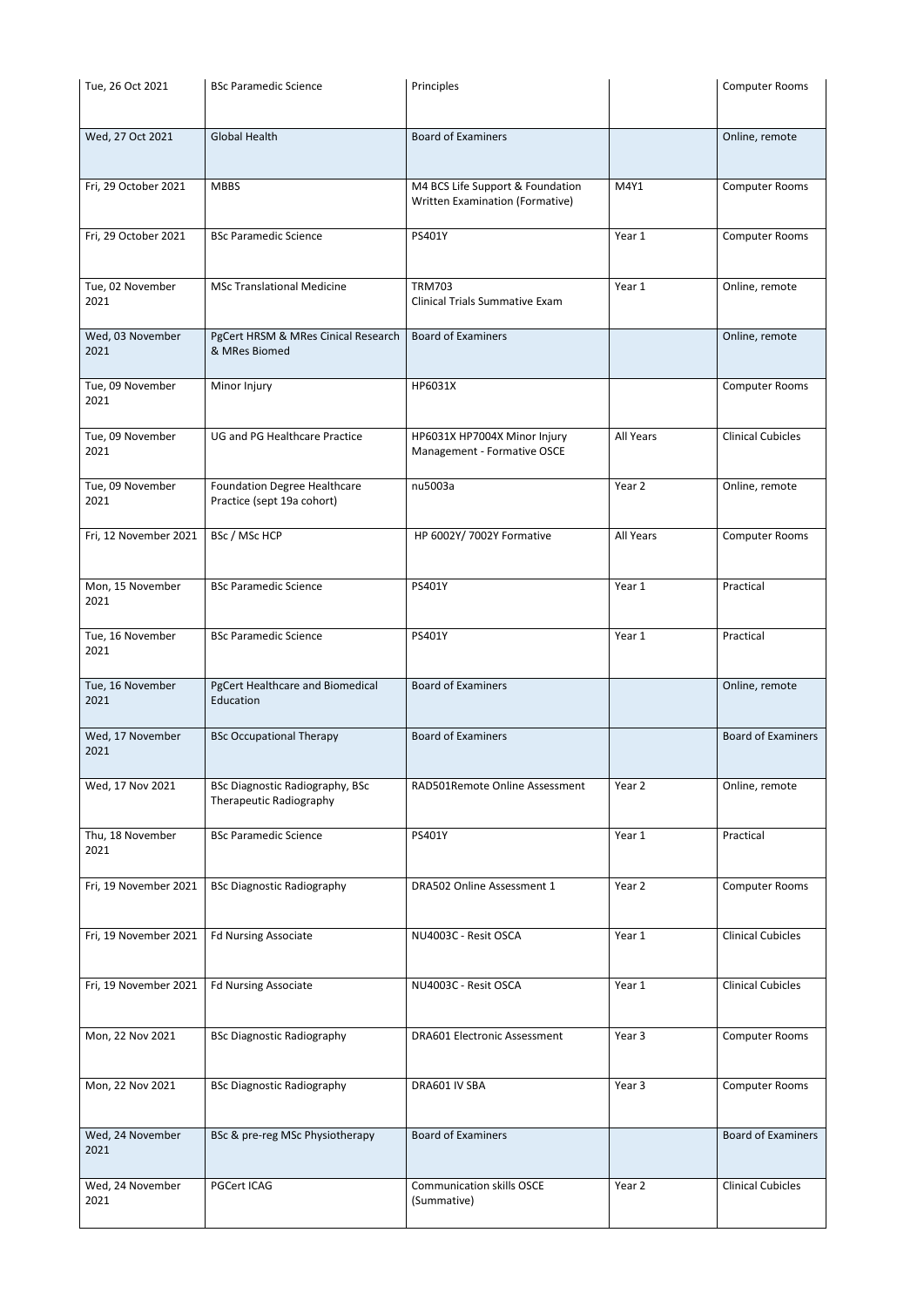| Wed, 24 November<br>2021 | PG Cert in Interpretation & Clin App of<br>Genomic Data                              | Data Communications skills OSCE                                   |             | <b>Clinical Cubicles</b> |
|--------------------------|--------------------------------------------------------------------------------------|-------------------------------------------------------------------|-------------|--------------------------|
| Wed, 24 November<br>2021 | ACRHA/CRIHA                                                                          | AHP702/AHP604, Formative OSCE                                     |             | Practical                |
| Wed, 24 November<br>2021 | PgCert ICAG                                                                          | <b>Board of Examiners</b>                                         |             | Online, remote           |
| Wed, 01 December<br>2021 | <b>MBBS</b>                                                                          | Formative OSCE                                                    | M4Y1 & M5Y2 | <b>Clinical Cubicles</b> |
| Wed, 01 December<br>2021 | Clinical Reasoning in Health<br>Assessment: Lifespan Perspectives                    | <b>AHP604</b>                                                     |             | <b>Clinical Cubicles</b> |
| Wed, 01 December<br>2021 | Clinical Reasoning in Health<br>Assessment: Lifespan Perspectives                    | <b>AHP702</b>                                                     |             | <b>Clinical Cubicles</b> |
| Wed, 01 December<br>2021 | <b>BSc Paramedic Science</b>                                                         | PS402Y                                                            | Year 1      | <b>Computer Rooms</b>    |
| Fri, 03 December 2021    | <b>BSc Paramedic Science</b>                                                         | PS401Y                                                            | Year 1      | Practical                |
| Mon, 06 December<br>2021 | PgCert HRSM & MRes Clinical<br>Research                                              | <b>Board of Examiners</b>                                         |             | Online, remote           |
| Mon, 06 December<br>2021 | <b>BSc Physiotherapy</b>                                                             | Neurological Physiotherapy -<br><b>Interactive Practical Exam</b> | Year 2      | Physiotherapy Labs       |
| Mon, 06 December<br>2021 | <b>MSc Physiotherapy</b>                                                             | Neurological Physiotherapy -<br><b>Interactive Practical Exam</b> | Year 1      | Physiotherapy Labs       |
| Tue, 07 December<br>2021 | <b>BSc Physiotherapy</b>                                                             | Neurological Physiotherapy -<br><b>Interactive Practical Exam</b> | Year 2      | Physiotherapy Labs       |
| Tue, 07 December<br>2021 | MSc Physiotherapy                                                                    | Neurological Physiotherapy -<br><b>Interactive Practical Exam</b> | Year 1      | Physiotherapy Labs       |
| Wed, 08 December<br>2021 | <b>BSc Physiotherapy</b>                                                             | Neurological Physiotherapy -<br><b>Interactive Practical Exam</b> | Year 2      | Physiotherapy Labs       |
| Wed, 08 December<br>2021 | MSc Physiotherapy                                                                    | Neurological Physiotherapy -<br><b>Interactive Practical Exam</b> | Year 1      | Physiotherapy Labs       |
| Thu, 09 December<br>2021 | <b>MBBS</b>                                                                          | M5Y1 PPS, BCS and OSPE<br>Examinations (Formative) - (Group 1)    | M5Y1        | <b>Computer Rooms</b>    |
| Thu, 09 December<br>2021 | <b>MBBS</b>                                                                          | M5Y1 PPS, BCS and OSPE<br>Examinations (Formative) - (Group 2)    | M5Y1        | <b>Computer Rooms</b>    |
| Thu, 09 December<br>2021 | <b>Genomic Medicine</b>                                                              | <b>Board of Examiners</b>                                         |             | Online, remote           |
| Thu, 09 December<br>2021 | <b>BSc Therapeutic Radiography</b>                                                   | TRA401 Essentials of Radiotherapy<br><b>OSPE</b>                  | Year 1      | Computer Rooms           |
| Thu, 09 Dec 2021         | <b>BSc Diagnostic Radiography, BSc</b><br>Occupational Therapy, BSc<br>Physiotherapy | <b>AHP401 Presentations</b>                                       | Year 1      | Teaching rooms           |
| Thu, 09 December<br>2021 | <b>BSc Physiotherapy</b>                                                             | Neurological Physiotherapy -<br><b>Interactive Practical Exam</b> | Year 2      | Physiotherapy Labs       |
| Thu, 09 December<br>2021 | MSc Physiotherapy                                                                    | Neurological Physiotherapy -<br><b>Interactive Practical Exam</b> | Year 1      | Physiotherapy Labs       |
| Thu, 09 December<br>2021 | <b>BSc Physiotherapy</b>                                                             | AHP 401                                                           |             | <b>Clinical Cubicles</b> |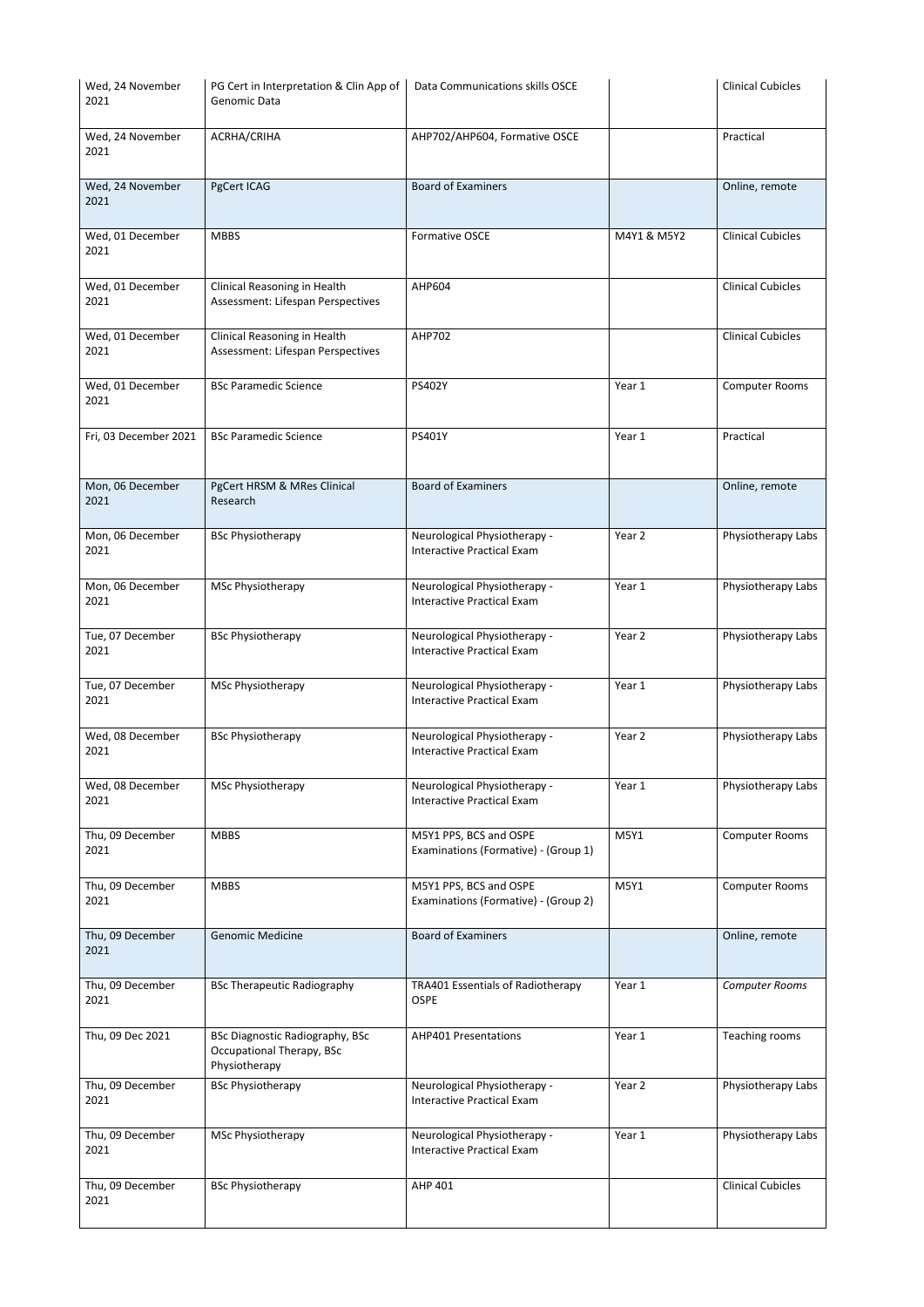| Fri, 10 December 2021    | <b>Acutely Unwell Adult</b>                                       | HP7002Y                                                                     |                   | <b>Computer Rooms</b>    |
|--------------------------|-------------------------------------------------------------------|-----------------------------------------------------------------------------|-------------------|--------------------------|
|                          |                                                                   |                                                                             |                   |                          |
| Fri, 10 December 2021    | <b>Acutely Unwell Adult</b>                                       | HP6002Y                                                                     |                   | <b>Computer Rooms</b>    |
|                          |                                                                   |                                                                             |                   |                          |
| Mon, 13 December         | <b>BSc Physiotherapy</b>                                          | Musculoskeletal Physiotherapy - Seen                                        | Year 2            | Physiotherapy Labs       |
| 2021                     |                                                                   | <b>Practical Viva</b>                                                       |                   |                          |
| Mon, 13 December         | MSc Physiotherapy                                                 |                                                                             | Year 1            |                          |
| 2021                     |                                                                   | Musculoskeletal Physiotherapy - Seen<br><b>Practical Viva</b>               |                   | Physiotherapy Labs       |
|                          |                                                                   |                                                                             |                   |                          |
| Mon, 13 December<br>2021 | <b>MBBS</b>                                                       | M4 PPS Life Support, Maintenance &<br><b>Foundation Written Examination</b> | M4Y1              | <b>Computer Rooms</b>    |
|                          |                                                                   | (Formative)                                                                 |                   |                          |
| Mon, 13 December         | <b>MPAS</b>                                                       | Formative FCM A                                                             | Year 1            | Online, remote           |
| 2021                     |                                                                   |                                                                             |                   |                          |
| Tue, 14 December         | <b>BSc Physiotherapy</b>                                          | Musculoskeletal Physiotherapy - Seen                                        | Year 2            | Physiotherapy Labs       |
| 2021                     |                                                                   | <b>Practical Viva</b>                                                       |                   |                          |
| Tue, 14 December         | MSc Physiotherapy                                                 | Musculoskeletal Physiotherapy - Seen                                        | Year 1            | Physiotherapy Labs       |
| 2021                     |                                                                   | <b>Practical Viva</b>                                                       |                   |                          |
|                          |                                                                   |                                                                             |                   |                          |
| Tue, 14 Dec 2021         | <b>BSc Diagnostic Radiography</b>                                 | <b>DRA401 Online Assessment</b>                                             | Year 1            | <b>Computer Rooms</b>    |
|                          |                                                                   |                                                                             |                   |                          |
| Tue, 14 Dec 2021         | <b>BSc Therapeutic Radiography</b>                                | Anatomy Physiology & Imaging 2 OSPE                                         | Year 2            | <b>Computer Rooms</b>    |
|                          |                                                                   |                                                                             |                   |                          |
| Wed, 15 December         | <b>BSc Physiotherapy</b>                                          | Musculoskeletal Physiotherapy - Seen                                        | Year 2            | Physiotherapy Labs       |
| 2021                     |                                                                   | <b>Practical Viva</b>                                                       |                   |                          |
| Wed, 15 December         | MSc Physiotherapy                                                 | Musculoskeletal Physiotherapy - Seen                                        | Year 1            | Physiotherapy Labs       |
| 2021                     |                                                                   | <b>Practical Viva</b>                                                       |                   |                          |
|                          |                                                                   |                                                                             |                   |                          |
| Thu, 16 December<br>2021 | <b>BSc Physiotherapy</b>                                          | Musculoskeletal Physiotherapy - Seen<br><b>Practical Viva</b>               | Year 2            | Physiotherapy Labs       |
|                          |                                                                   |                                                                             |                   |                          |
| Thu, 16 December<br>2021 | MSc Physiotherapy                                                 | Musculoskeletal Physiotherapy - Seen<br><b>Practical Viva</b>               | Year 1            | Physiotherapy Labs       |
|                          |                                                                   |                                                                             |                   |                          |
| Thu, 16 December         | <b>BSc Healthcare Science</b>                                     | <b>Clinical Training 1 Formative OSCE</b>                                   | Year 1            | <b>Clinical Cubicles</b> |
| 2021                     |                                                                   |                                                                             |                   |                          |
| Thu, 16 Dec 2021         | <b>BSc Diagnostic Radiography, BSc</b>                            | AHP401 Online Assessment                                                    | Year 1            | <b>Computer Rooms</b>    |
|                          | Occupational Therapy, BSc<br>Physiotherapy                        |                                                                             |                   |                          |
| Thu, 16 December         | <b>BSc Therapeutic Radiography</b>                                | <b>PPRT2 Written Examination</b>                                            | Year 2            | <b>TPS</b>               |
| 2021                     |                                                                   |                                                                             |                   |                          |
| Tue, 04 January 2022     | <b>BSc Paramedic Science</b>                                      | <b>PS608Y</b>                                                               | Year 3            | Practical                |
|                          |                                                                   |                                                                             |                   |                          |
|                          |                                                                   |                                                                             |                   |                          |
| Wed, 05 January 2022     | <b>BSc Paramedic Science</b>                                      | <b>PS608Y</b>                                                               | Year 3            | Practical                |
|                          |                                                                   |                                                                             |                   |                          |
| Thu, 06 January 2022     | <b>BSc Paramedic Science</b>                                      | <b>PS608Y</b>                                                               | Year <sub>3</sub> | Practical                |
|                          |                                                                   |                                                                             |                   |                          |
| Tue, 11 January 2022     | <b>Fd Nursing Associate</b>                                       | NU5002A - formative OSCA                                                    | Year 2            | <b>Clinical Cubicles</b> |
|                          |                                                                   |                                                                             |                   |                          |
| Wed, 12 January 2022     | <b>BSc Paramedic Science</b>                                      | PS401Y                                                                      | Year 1            | <b>Computer Rooms</b>    |
|                          |                                                                   |                                                                             |                   |                          |
|                          |                                                                   |                                                                             |                   |                          |
| Thu, 13 January 2022     | Clinical Reasoning in Health<br>Assessment: Lifespan Perspectives | AHP604                                                                      |                   | <b>Clinical Cubicles</b> |
|                          |                                                                   |                                                                             |                   |                          |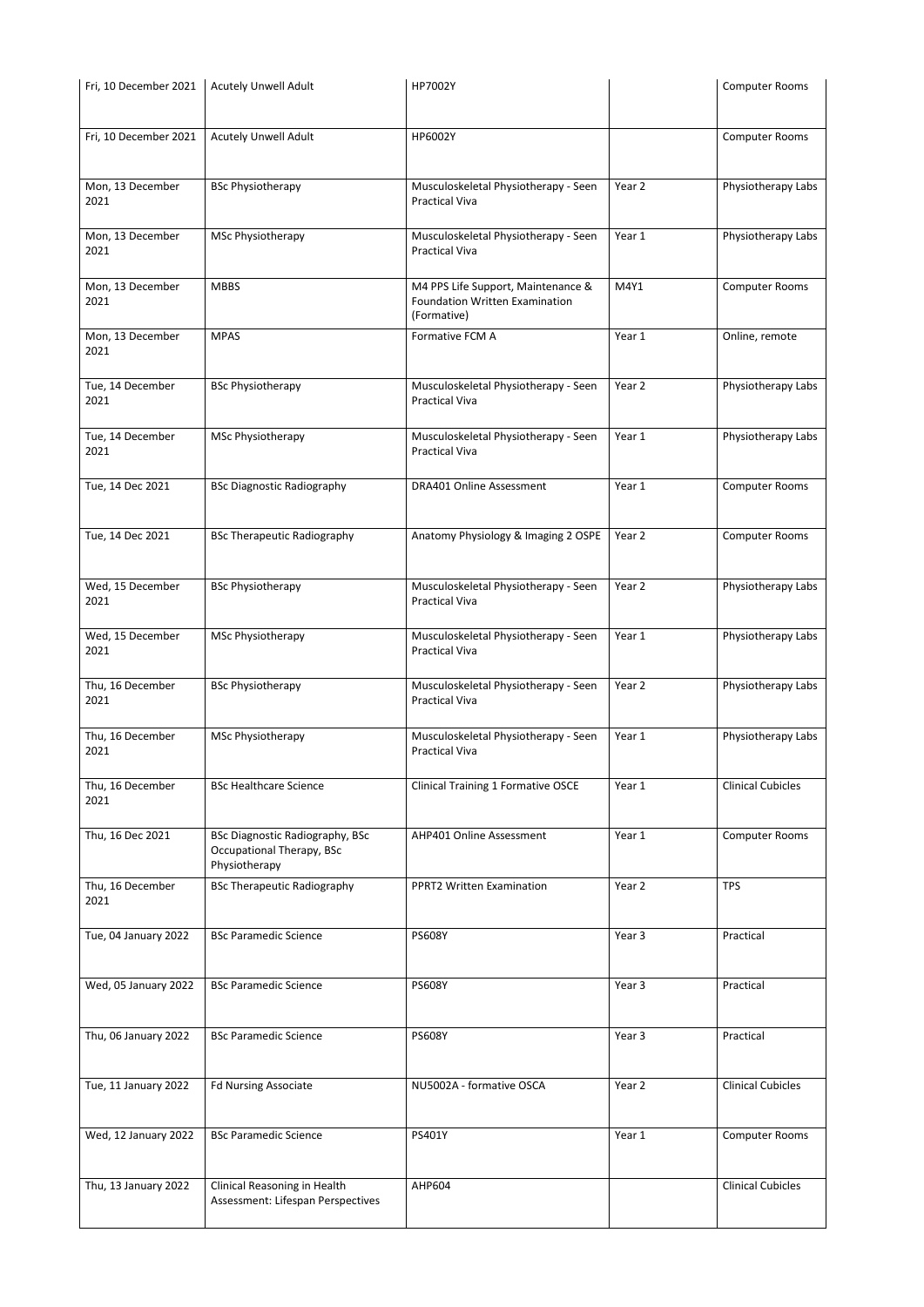| Thu, 13 January 2022 | Clinical Reasoning in Health<br>Assessment: Lifespan Perspectives            | <b>AHP702</b>                                                                                                                                                                                |        | <b>Clinical Cubicles</b> |
|----------------------|------------------------------------------------------------------------------|----------------------------------------------------------------------------------------------------------------------------------------------------------------------------------------------|--------|--------------------------|
| Fri, 14 January 2022 | 12 Lead ECG Interpretation                                                   | HP6022X                                                                                                                                                                                      |        | <b>Computer Rooms</b>    |
| Mon, 17 January 2022 | <b>BSc Paramedic Science</b>                                                 | <b>PS608Y</b>                                                                                                                                                                                | Year 3 | Practical                |
| Tue, 18 Jan 2022     | <b>BSc Clinical Pharmacology</b>                                             | <b>PHA602</b>                                                                                                                                                                                | Year 3 | <b>Computer Rooms</b>    |
| Tue, 18 January 2022 | MPharm                                                                       | PY6030<br>Mid Module Exam and Assessed<br>Prescriptions Part 1<br>Formative                                                                                                                  | Year 3 | <b>Computer Rooms</b>    |
| Tue, 18 January 2022 | <b>BSc Paramedic Science</b>                                                 | <b>PS608Y</b>                                                                                                                                                                                | Year 3 | Practical                |
| Thu, 20 January 2022 | <b>MPAS</b>                                                                  | <b>Summative EBP Exam</b>                                                                                                                                                                    | Year 1 | Online, remote           |
| Thu, 20 January 2022 | Independent / Supplementary<br>Prescribing for Nurses and Midwives<br>(V300) | AHP601 AHP701 AHP703                                                                                                                                                                         |        | <b>Computer Rooms</b>    |
| Thu, 20 January 2022 | <b>BSc Paramedic Science</b>                                                 | <b>PS608Y</b>                                                                                                                                                                                | Year 3 | Practical                |
| Mon, 24 January 2022 | <b>BSc/MSci Biomedical Science</b>                                           | Semester 1 written examination: LAQ<br>Group 1<br>Fundamentals of the Living Cell<br>CMB401, Fundamentals of Pathology<br>PTH401, Fundamentals of<br>Pharmacology and Physiology PPH401      | Year 1 | Online, remote           |
| Mon, 24 January 2022 | <b>BSc/MSci Biomedical Science</b>                                           | Semester 1 written examination: LAQ<br>Group 2<br>Fundamentals of the Living Cell<br>CMB401, Fundamentals of Pathology<br>PTH401, Fundamentals of<br>Pharmacology and Physiology PPH401      | Year 1 | Online, remote           |
| Mon, 24 January 2022 | <b>BSc/MSci Biomedical Science</b>                                           | Semester 3 written examination: LAQ<br>Group 1<br>Genomics GEN501, Physiology 2<br>PHY501, Anatomy 2 ANA501                                                                                  | Year 2 | Online, remote           |
| Mon, 24 January 2022 | <b>BSc/MSci Biomedical Science</b>                                           | Semester 3 written examination: LAQ<br>Group 2<br>Genomics GEN501, Physiology 2<br>PHY501, Anatomy 2 ANA501                                                                                  | Year 2 | Online, remote           |
| Mon, 24 January 2022 | <b>BSc Paramedic Science</b>                                                 | <b>PS505Y</b>                                                                                                                                                                                | Year 2 | Practical                |
| Tue, 25 January 2022 | <b>BSc/MSci Biomedical Science</b>                                           | Semester 1 written examination: SBA,<br>SAQ Group 1<br>Fundamentals of the Living Cell<br>CMB401, Fundamentals of Pathology<br>PTH401, Fundamentals of<br>Pharmacology and Physiology PPH401 | Year 1 | Online, remote           |
| Tue, 25 January 2022 | <b>BSc/MSci Biomedical Science</b>                                           | Semester 1 written examination: SBA,<br>SAQ Group 2<br>Fundamentals of the Living Cell<br>CMB401, Fundamentals of Pathology<br>PTH401, Fundamentals of<br>Pharmacology and Physiology PPH401 | Year 1 | Online, remote           |
| Tue, 25 January 2022 | <b>BSc Paramedic Science</b>                                                 | <b>PS505Y</b>                                                                                                                                                                                | Year 2 | Practical                |
| Wed, 26 January 2022 | <b>BSc Paramedic Science</b>                                                 | <b>PS505Y</b>                                                                                                                                                                                | Year 2 | Practical                |
| Thu, 27 January 2022 | <b>BSc Paramedic Science</b>                                                 | <b>PS505Y</b>                                                                                                                                                                                | Year 2 | Practical                |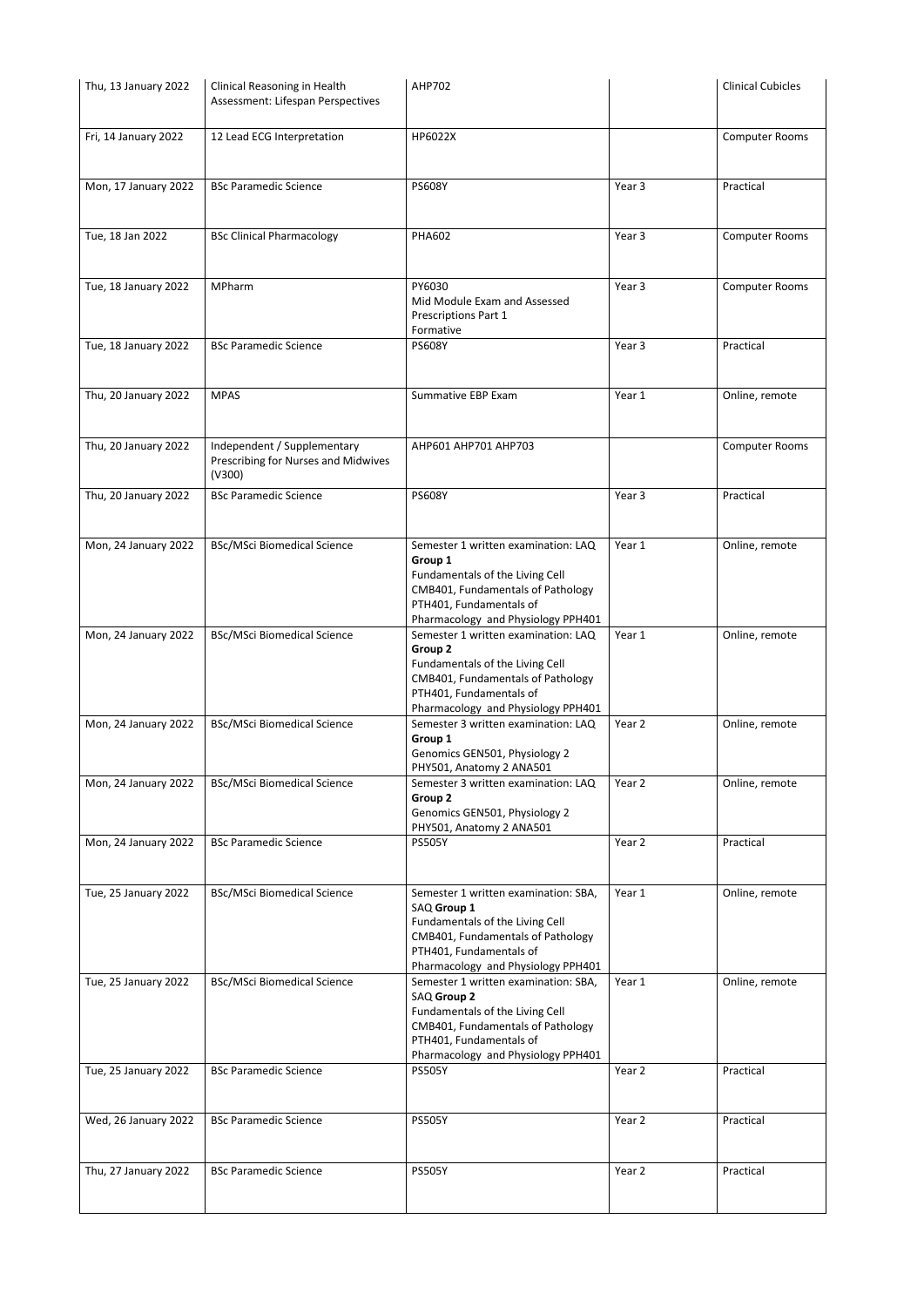| Thu, 27 January 2022     | <b>BSc/MSci Biomedical Science</b>                                            | Semester 3 written examination: SBA,<br>SAQ Group 1<br>Genomics GEN501, Physiology 2<br>PHY501, Anatomy 2 ANA501 | Year 2 | Online, remote           |
|--------------------------|-------------------------------------------------------------------------------|------------------------------------------------------------------------------------------------------------------|--------|--------------------------|
| Thu, 27 January 2022     | <b>BSc/MSci Biomedical Science</b>                                            | Semester 3 written examination: SBA,<br>SAQ Group 2<br>Genomics GEN501, Physiology 2<br>PHY501, Anatomy 2 ANA501 | Year 2 | Online, remote           |
| Fri, 28 January 2022     | <b>BSc/MSci Biomedical Science</b>                                            | Semester 3: OSPE Group 1<br>Anatomy 2 ANA501                                                                     | Year 2 | Online, remote           |
| Fri, 28 January 2022     | <b>BSc/MSci Biomedical Science</b>                                            | Semester 3: OSPE Group 2<br>Anatomy 2 ANA501                                                                     | Year 2 | Online, remote           |
| Mon, 31 January 2022     | <b>BSc Clinical Pharmacology</b>                                              | PHA501-PHA503                                                                                                    | Year 2 | <b>Computer Rooms</b>    |
| Mon, 31 January 2022     | <b>MSc Translational Medicine &amp; MRes</b><br><b>Translational Medicine</b> | <b>GEN701</b><br>Genomic Technologies in Clinical<br>Diagnostics Summative Exam                                  | Year 1 | <b>Computer Rooms</b>    |
| Tue, 01 February 2022    | <b>Fd Nursing Associate</b>                                                   | NU5002A - summative OSCA                                                                                         | Year 2 | <b>Clinical Cubicles</b> |
| Wed, 02 February<br>2022 | <b>BSc Paramedic Science</b>                                                  | <b>PS504Y</b>                                                                                                    | Year 2 | Online, remote           |
| Wed, 02 February<br>2022 | <b>BSc Paramedic Science</b>                                                  | <b>PS608Y</b>                                                                                                    | Year 3 | <b>Computer Rooms</b>    |
| Wed, 02 February<br>2022 | <b>BSc Paramedic Science</b>                                                  | <b>PS504Y</b>                                                                                                    | Year 2 | Online, remote           |
| Wed, 02 February<br>2022 | <b>BSc Paramedic Science</b>                                                  | <b>PS608Y</b>                                                                                                    | Year 3 | <b>Computer Rooms</b>    |
| Wed, 02 February<br>2022 | <b>BSc Paramedic Science</b>                                                  | <b>Board of Examiners</b>                                                                                        |        | Online, remote           |
| Wed, 02 February<br>2022 | <b>Intensive Care Patient Assessment</b>                                      | HP6009Y                                                                                                          |        | <b>Computer Rooms</b>    |
| Wed, 02 February<br>2022 | <b>Intensive Care Patient Assessment</b>                                      | HP7015Y                                                                                                          |        | <b>Computer Rooms</b>    |
| Thu, 03 February 2022    | <b>BSc Clinical Pharmacology</b>                                              | PHA404-PHA406                                                                                                    | Year 2 | Computer Rooms           |
| Thu, 03 February 2022    | <b>BSc Paramedic Science</b>                                                  | <b>PS402Y</b>                                                                                                    | Year 1 | <b>Computer Rooms</b>    |
| Fri, 04 February 2022    | <b>BSc Diagnostic Radiography</b>                                             | DRA502 Written Assessment                                                                                        | Year 2 | Written exam<br>venue    |
| Fri, 04 February 2022    | <b>BSc Healthcare Science</b>                                                 | HCS1001Y: Summative Exam                                                                                         | Year 1 | <b>Computer Rooms</b>    |
| Mon, 07 Feb 2022         | <b>BSc Clinical Pharmacology</b>                                              | <b>Board of Examiners</b>                                                                                        | Year 3 | Online, remote           |
| Mon, 07 February<br>2022 | <b>MPAS</b>                                                                   | Formative AP                                                                                                     | Year 1 | Online, remote           |
| Mon, 07 February<br>2022 | <b>BSc Paramedic Science</b>                                                  | <b>PS505Y</b>                                                                                                    | Year 2 | Practical                |
| Tue, 08 February 2022    | <b>BSc Paramedic Science</b>                                                  | <b>PS505Y</b>                                                                                                    | Year 2 | Practical                |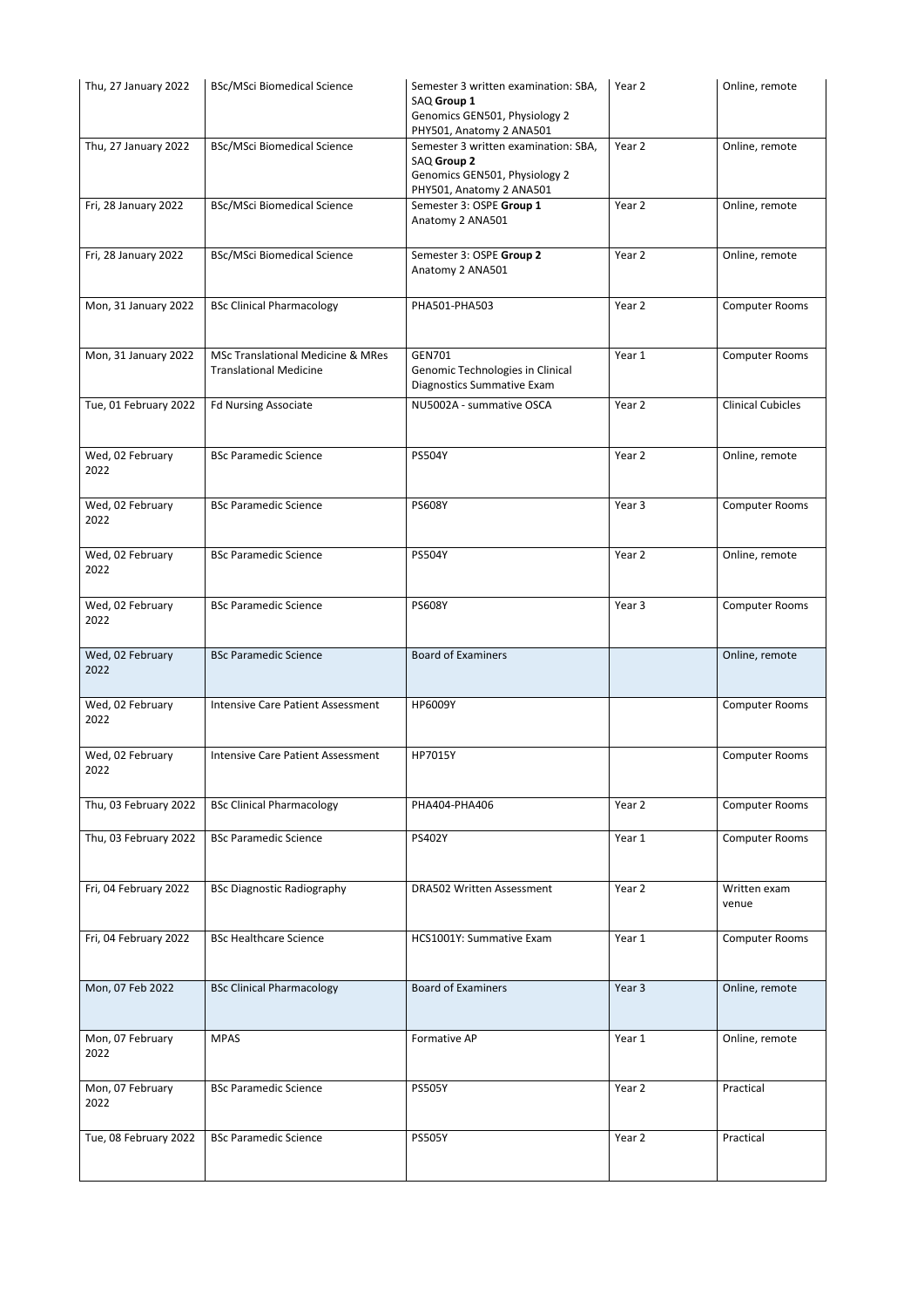| Wed, 09 February<br>2022 | <b>BSc Paramedic Science</b>         | <b>PS505Y</b>                                                                                     | Year 2            | Practical                |
|--------------------------|--------------------------------------|---------------------------------------------------------------------------------------------------|-------------------|--------------------------|
| Thu, 10 February 2022    | <b>UG and PG Healthcare Practice</b> | AHP601 AHP701 AHP703 Independent<br>and Supplementary Prescribing -<br>Summative Exam             | All Years         | <b>Computer Rooms</b>    |
| Thu, 10 February 2022    | <b>BSc Paramedic Science</b>         | <b>PS505Y</b>                                                                                     | Year 2            | Practical                |
| Mon, 14 February<br>2022 | <b>MPAS</b>                          | Formative ICM                                                                                     | Year 2            | Online, remote           |
| Mon, 14 February<br>2022 | <b>BSc Physiotherapy</b>             | Principles of Physiotherapy<br>Assessment - Objective Structured<br><b>Practical Examination</b>  | Year 1            | Physiotherapy Labs       |
| Tue, 15 February 2022    | <b>BSc Physiotherapy</b>             | Principles of Physiotherapy<br>Assessment - Objective Structured<br><b>Practical Examination</b>  | Year 1            | Physiotherapy Labs       |
| Wed, 16 February<br>2022 | <b>BSc Physiotherapy</b>             | Principles of Physiotherapy<br>Assessment - Objective Structured<br><b>Practical Examination</b>  | Year 1            | Physiotherapy Labs       |
| Wed, 16 February<br>2022 | ACRHA/CRIHA                          | AHP702/AHP604, Formative OSCE                                                                     |                   | Practical                |
| Wed, 16 February<br>2022 | <b>MBBS</b>                          | M4 PPS - Foundation & Life Support,<br>Maintenance, Protection Written<br>Examination (summative) | M4Y1              | <b>Computer Rooms</b>    |
| Thu, 17 February 2022    | <b>Sports Cardiology</b>             | <b>Board of Examiners</b>                                                                         |                   | Online, remote           |
| Thu, 17 Feb 2022         | <b>BSc Diagnostic Radiography</b>    | <b>DRA501 Online Assessment</b>                                                                   | Year 2            | <b>Computer Rooms</b>    |
| Thu, 17 February 2022    | Common Postgraduate Framework        | MRDM102X<br><b>Summative Statistics Exam</b>                                                      | N/A               | Written exam<br>venue    |
| Fri, 18 February 2022    | <b>MBBS</b>                          | M4 BCS - Foundation & Life Support,<br>Maintenance, Protection Written<br>Examination (summative) | M4Y1              | <b>Computer Rooms</b>    |
| Fri, 18 Feb 2022         | <b>BSc Clinical Pharmacology</b>     | <b>Board of Examiners</b>                                                                         | Year 2            | Online, remote           |
| Mon, 21 February<br>2022 | <b>BSc Physiotherapy</b>             | Principles of Physiotherapy<br>Assessment - Objective Structured<br><b>Practical Examination</b>  | Year 1            | Physiotherapy Labs       |
| Mon, 21 February<br>2022 | <b>BSc Physiotherapy</b>             | Cardiorespiratory Physiotherapy -<br>Interactive Case Management Exam                             | Year 2            | Physiotherapy Labs       |
| Mon, 21 February<br>2022 | MSc Physiotherapy                    | Cardiorespiratory Physiotherapy -<br>Interactive Case Management Exam                             | Year 1            | Physiotherapy Labs       |
| Tue, 22 February 2022    | Minor Injury                         | HP6031X                                                                                           |                   | <b>Computer Rooms</b>    |
| Tue, 22 February 2022    | <b>BSc Physiotherapy</b>             | Principles of Physiotherapy<br>Assessment - Objective Structured<br><b>Practical Examination</b>  | Year 1            | Physiotherapy Labs       |
| Tue, 22 February 2022    | <b>BSc Physiotherapy</b>             | Cardiorespiratory Physiotherapy -<br>Interactive Case Management Exam                             | Year <sub>2</sub> | Physiotherapy Labs       |
| Tue, 22 February 2022    | MSc Physiotherapy                    | Cardiorespiratory Physiotherapy -<br>Interactive Case Management Exam                             | Year 1            | Physiotherapy Labs       |
| Tue, 22 February 2022    | <b>UG and PG Healthcare Practice</b> | HP6031X HP7004X Minor Injury<br>Management - Formative OSCE                                       | All Years         | <b>Clinical Cubicles</b> |
| Wed, 23 February<br>2022 | <b>BSc Physiotherapy</b>             | Principles of Physiotherapy<br>Assessment - Objective Structured<br><b>Practical Examination</b>  | Year 1            | Physiotherapy Labs       |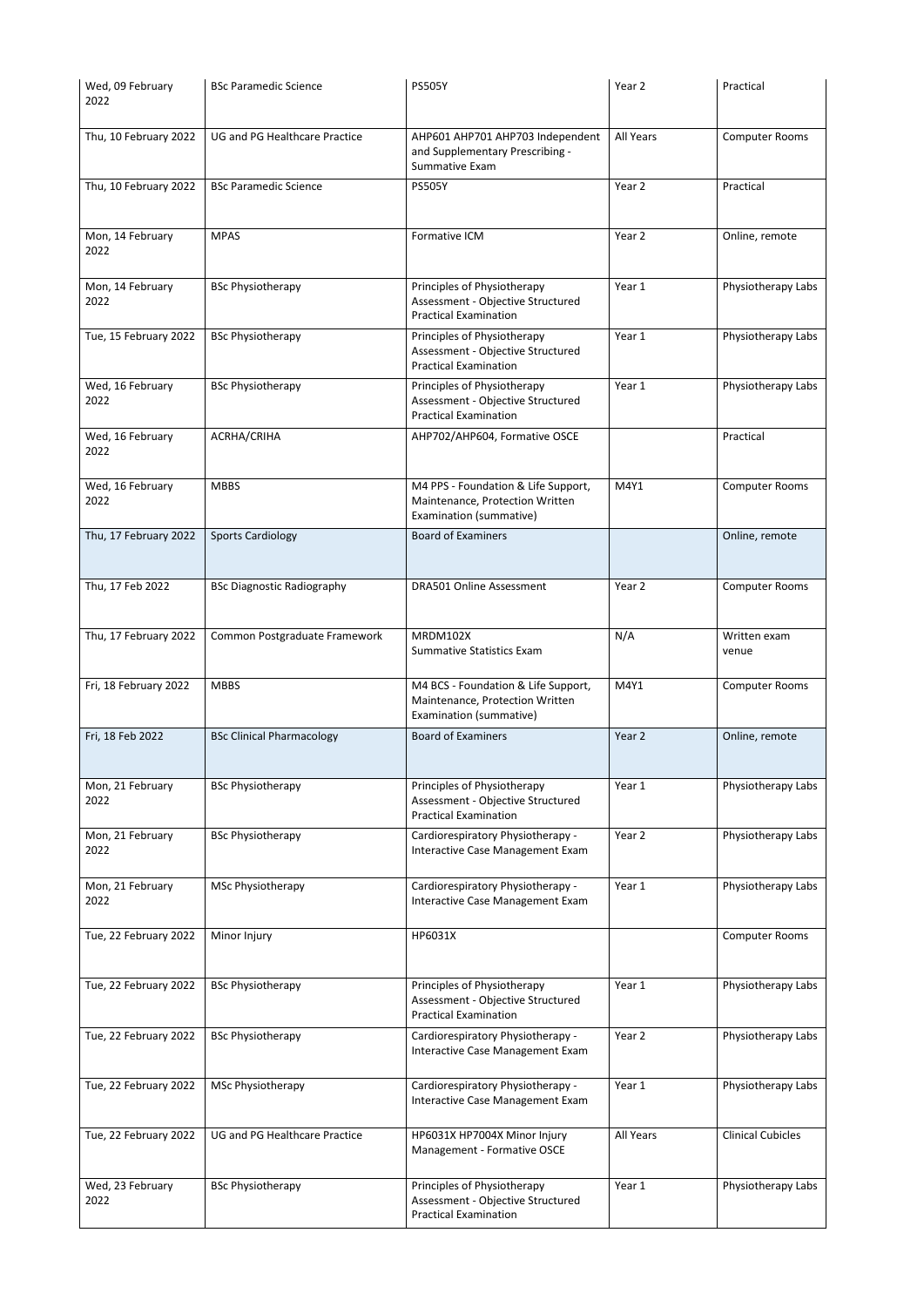| Wed, 23 February<br>2022 | <b>BSc Physiotherapy</b>           | Cardiorespiratory Physiotherapy -<br>Interactive Case Management Exam       | Year 2                 | Physiotherapy Labs       |
|--------------------------|------------------------------------|-----------------------------------------------------------------------------|------------------------|--------------------------|
| Wed, 23 February<br>2022 | MSc Physiotherapy                  | Cardiorespiratory Physiotherapy -<br>Interactive Case Management Exam       | Year 1                 | Physiotherapy Labs       |
| Thu, 24 February 2022    | <b>Genomic Medicine</b>            | <b>Board of Examiners</b>                                                   |                        | Online, remote           |
| Thu, 24 February 2022    | <b>BSc Physiotherapy</b>           | Cardiorespiratory Physiotherapy -<br>Interactive Case Management Exam       | Year 2                 | Physiotherapy Labs       |
| Thu, 24 February 2022    | MSc Physiotherapy                  | Cardiorespiratory Physiotherapy -<br>Interactive Case Management Exam       | Year 1                 | Physiotherapy Labs       |
| Mon, 28 February<br>2022 | <b>BSc/MSci Biomedical Science</b> | Review of Papers and Board of<br>Examiners                                  | <b>Years 1 &amp; 2</b> | Online, remote           |
| Mon, 28 February<br>2022 | <b>BSc Paramedic Practice</b>      | <b>Board of Examiners</b>                                                   |                        | Online, remote           |
| Mon, 28 February<br>2022 | MSc Physiotherapy                  | Human Behaviour and Rehabilitation -<br>Simulated Practical Exam with Viva  | Year 1                 | Practical                |
| Tue, 01 March 2022       | <b>BSc Paramedic Science</b>       | PS401Y                                                                      | Year 1                 | Practical                |
| Thu, 03 March 2022       | <b>BSc Paramedic Science</b>       | PS401Y                                                                      | Year 1                 | Practical                |
| Tue, 08 March 2022       | MPharm                             | PY6030 OSCE - Summative                                                     | Year 3                 | <b>Clinical Cubicles</b> |
| Mon, 14 March 2022       | <b>Translational Medicine</b>      | <b>Board of Examiners</b>                                                   |                        | Online, remote           |
| Mon, 14 March 2022       | <b>MBBS</b>                        | PSA Exam                                                                    | F Year                 | <b>Computer Rooms</b>    |
| Tue, 15 March 2022       | <b>MPAS</b>                        | <b>Early Spring BOE</b>                                                     |                        | Online, remote           |
| Tue, 15 March 2022       | <b>BSc Paramedic Science</b>       | PS401Y                                                                      | Year 1                 | Practical                |
| Thu, 17 March 2022       | <b>BSc Paramedic Science</b>       | PS401Y                                                                      | Year 1                 | Practical                |
| Fri, 18 March 2022       | <b>BSc Paramedic Science</b>       | <b>Board of Examiners</b>                                                   |                        | Online, remote           |
| Fri, 18 March 2022       | BSc / MSc HCP                      | HP 6002Y/ 7002Y Formative                                                   | All Years              | <b>Computer Rooms</b>    |
| Mon, 21 March 2022       | <b>BSc Paramedic Science</b>       | <b>PS609Y</b>                                                               | Year 3                 | Paramedic Suite          |
| Mon, 21 March 2022       | <b>BSc Physiotherapy</b>           | <b>Factors Influencing Professional</b><br>Practice - Practical Examination | Year 1                 | Physiotherapy Labs       |
| Mon, 21 March 2022       | <b>BSc Therapeutic Radiography</b> | Science & Technology I Written<br>Examination                               | Year 1                 | <b>Computer Rooms</b>    |
| Tue, 22 March 2022       | <b>MPAS</b>                        | Formative OSCE                                                              | Year 2                 | <b>Clinical Cubicles</b> |
| Tue, 22 March 2022       | <b>BSc Paramedic Science</b>       | <b>PS609Y</b>                                                               | Year 3                 | Paramedic Suite          |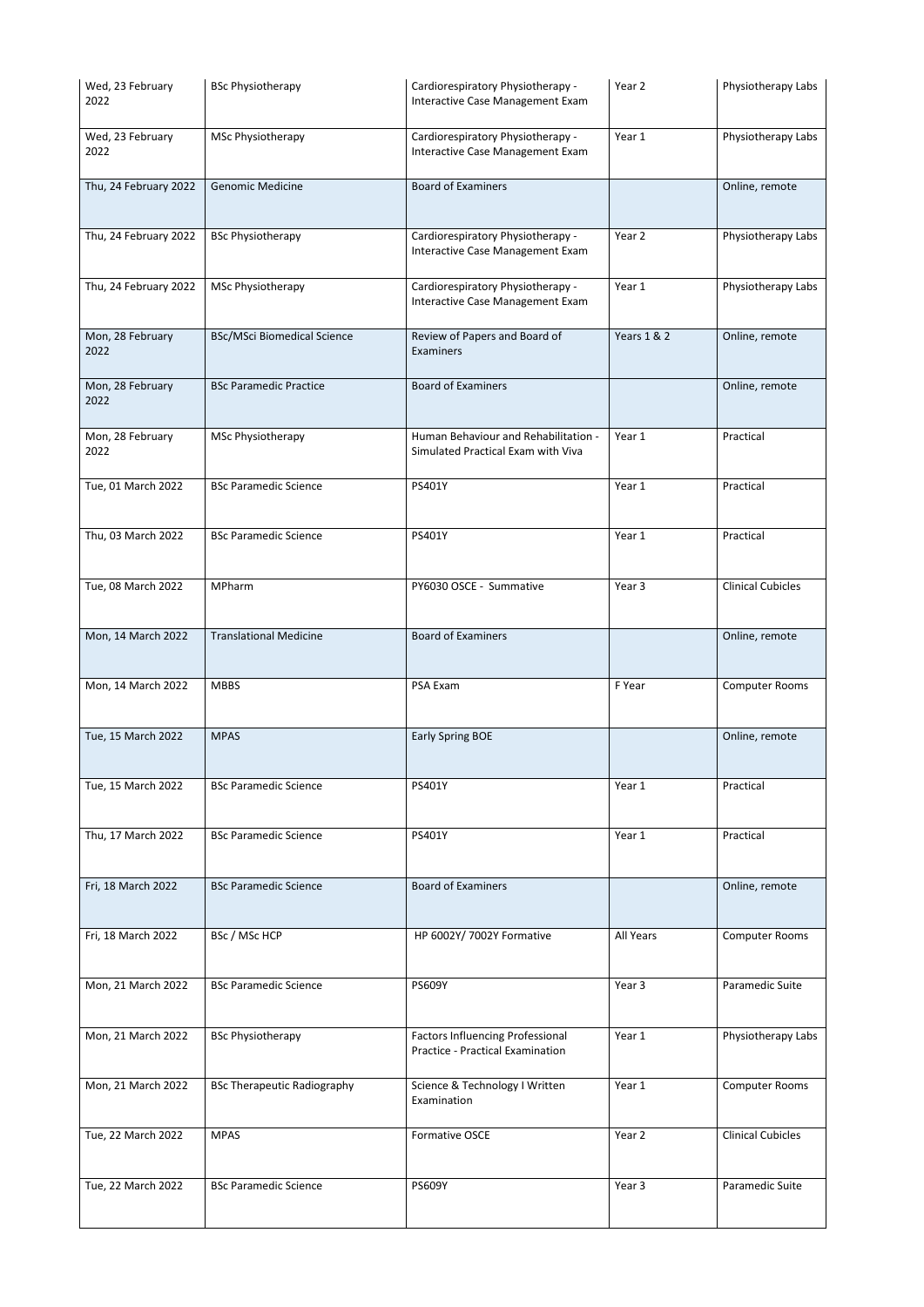| Tue, 22 March 2022 | <b>BSc Physiotherapy</b>                                          | <b>Factors Influencing Professional</b><br><b>Practice - Practical Examination</b> | Year 1   | Physiotherapy Labs       |
|--------------------|-------------------------------------------------------------------|------------------------------------------------------------------------------------|----------|--------------------------|
| Wed, 23 March 2022 | <b>BSc Paramedic Science</b>                                      | <b>PS609Y</b>                                                                      | Year 3   | Paramedic Suite          |
| Wed, 23 March 2022 | <b>BSc Physiotherapy</b>                                          | <b>Factors Influencing Professional</b><br>Practice - Practical Examination        | Year 1   | Physiotherapy Labs       |
| Wed, 23 March 2022 | <b>BSc Therapeutic Radiography</b>                                | TRA402 Anatomy Physiology &<br>Imaging 1 OSPE                                      | Year 1   | <b>Computer Rooms</b>    |
| Thu, 24 March 2022 | <b>BSc Paramedic Science</b>                                      | <b>PS609Y</b>                                                                      | Year 3   | Paramedic Suite          |
| Fri, 25 March 2022 | <b>BSc Paramedic Science</b>                                      | <b>PS609Y</b>                                                                      | Year 3   | Paramedic Suite          |
| Fri, 25 March 2022 | <b>MPAS</b>                                                       | Formative OSCE                                                                     | Year 1   | <b>Clinical Cubicles</b> |
| Fri, 25 March 2022 | <b>BSc Therapeutic Radiography</b>                                | TRA403 Principles & Practice<br>Radiotherapy 1 Written Examination                 | Year 1   | <b>Computer Rooms</b>    |
| Mon, 28 March 2022 | Psychology for Behaviour Change                                   | <b>PPN701</b>                                                                      | PostGrad | <b>Clinical Cubicles</b> |
| Mon, 28 March 2022 | PgCert HRSM & MRes Cinical Research<br>& MRes Biomed              | <b>Board of Examiners</b>                                                          |          | Online, remote           |
| Mon, 28 March 2022 | <b>MPAS</b>                                                       | Formative FCM A                                                                    | Year 1   | Online, remote           |
| Tue, 29 March 2022 | <b>MBBS</b>                                                       | Becoming a Doctor Committee<br>(formerly DaP)                                      | F Year   | Online, remote           |
| Tue, 29 March 2022 | Psychology for Behaviour Change                                   | <b>PPN701</b>                                                                      | PostGrad | <b>Clinical Cubicles</b> |
| Wed, 30 March 2022 | Clinical Reasoning in Health<br>Assessment: Lifespan Perspectives | AHP604                                                                             |          | <b>Clinical Cubicles</b> |
| Wed, 30 March 2022 | <b>BSc Paramedic Science</b>                                      | <b>PS504Y</b>                                                                      | Year 2   | <b>Computer Rooms</b>    |
| Wed, 30 March 2022 | <b>BSc Paramedic Science</b>                                      | <b>PS608Y</b>                                                                      | Year 3   | <b>Computer Rooms</b>    |
| Wed, 30 March 2022 | Clinical Reasoning in Health<br>Assessment: Lifespan Perspectives | AHP702                                                                             |          | <b>Clinical Cubicles</b> |
| Thu, 31 March 2022 | <b>MSc Global Health</b>                                          | <b>Board of Examiners</b>                                                          |          | Online, remote           |
| Thu, 31 March 2022 | <b>BSc Therapeutic Radiography</b>                                | PPRT3 Written Examination                                                          | Year 3   | Written exam<br>venue    |
| Fri, 01 April 2022 | <b>Fd Nursing Associate</b>                                       | NU5002A - Resit OSCA                                                               | Year 2   | <b>Clinical Cubicles</b> |
| Mon, 04 April 2022 | <b>BSc Paramedic Science</b>                                      | <b>PS609Y</b>                                                                      | Year 3   | Paramedic Suite          |
| Mon, 04 April 2022 | <b>MBBS</b>                                                       | <b>OSCE</b>                                                                        | F Year   | <b>Clinical Cubicles</b> |
| Tue, 05 April 2022 | <b>BSc Paramedic Science</b>                                      | PS609Y                                                                             | Year 3   | Paramedic Suite          |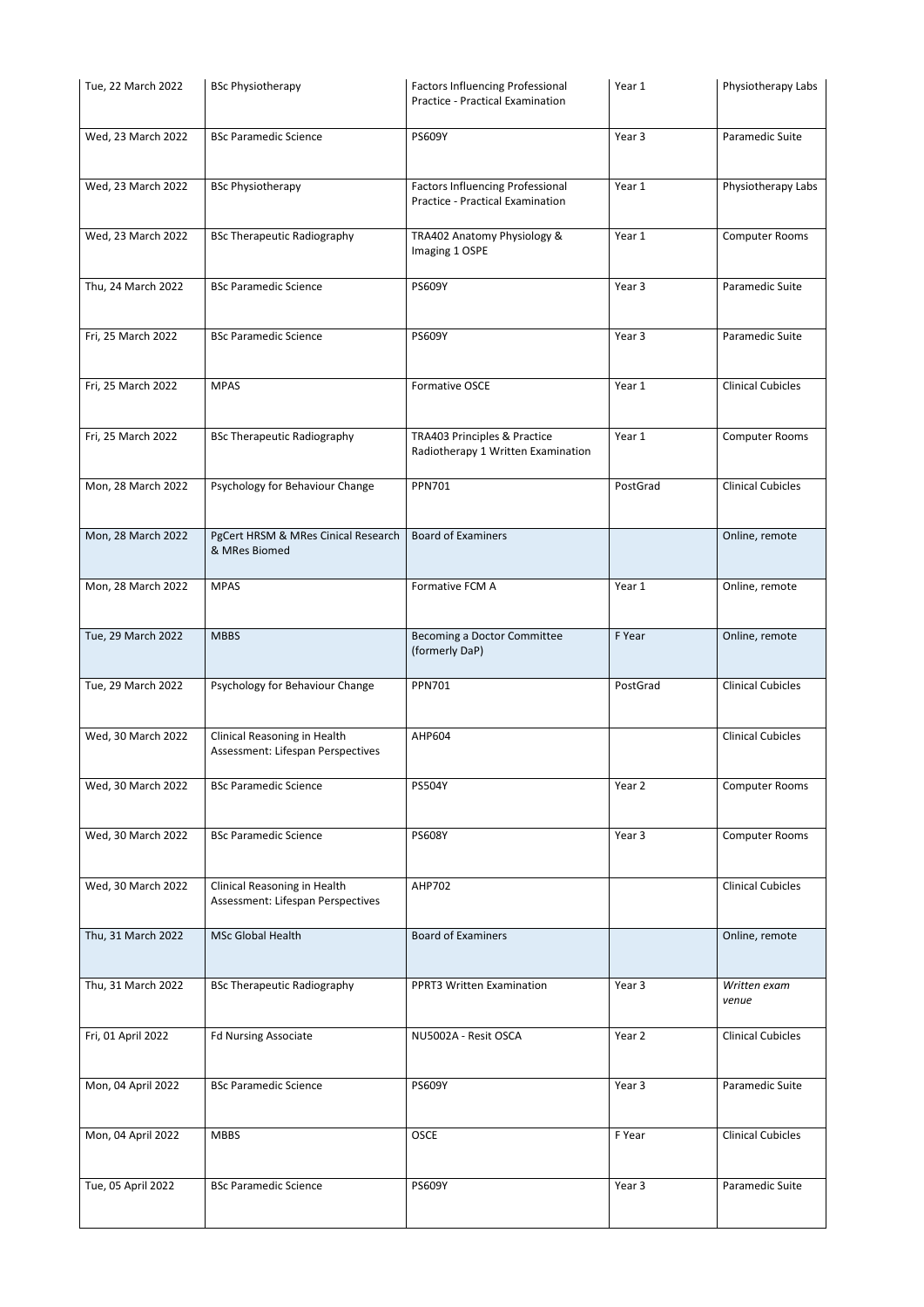| Tue, 05 April 2022 | <b>MBBS</b>                                           | <b>OSCE</b>                                                      | F Year | <b>Clinical Cubicles</b> |
|--------------------|-------------------------------------------------------|------------------------------------------------------------------|--------|--------------------------|
| Wed, 06 April 2022 | PgCert HBE                                            | <b>Board of Examiners</b>                                        |        | Online, remote           |
| Wed, 06 April 2022 | <b>BSc Paramedic Science</b>                          | <b>PS609Y</b>                                                    | Year 3 | Paramedic Suite          |
| Wed, 06 April 2022 | <b>MBBS</b>                                           | <b>OSCE</b>                                                      | F Year | <b>Clinical Cubicles</b> |
| Thu, 07 April 2022 | <b>MPAS</b>                                           | <b>Summative EBP Resit</b>                                       | Year 1 | Online, remote           |
| Thu, 07 April 2022 | <b>BSc Paramedic Science</b>                          | <b>PS609Y</b>                                                    | Year 3 | Paramedic Suite          |
| Thu, 07 April 2022 | <b>MBBS</b>                                           | <b>OSCE</b>                                                      | F Year | <b>Clinical Cubicles</b> |
| Fri, 08 April 2022 | <b>BSc Paramedic Science</b>                          | <b>PS609Y</b>                                                    | Year 3 | Paramedic Suite          |
| Fri, 08 April 2022 | <b>MBBS</b>                                           | <b>OSCE</b>                                                      | F Year | <b>Clinical Cubicles</b> |
| Mon, 11 April 2022 | <b>MBBS</b>                                           | KPT exam                                                         | F Year | Computer Rooms           |
| Wed, 13 April 2022 | BSc/MSc Physiotherapy                                 | <b>Board of Examiners</b>                                        |        | Online, remote           |
| Thu, 14 April 2022 | <b>Genomic Medicine</b>                               | <b>Board of Examiners</b>                                        |        | Online, remote           |
| Thu, 14 April 2022 | <b>BSc Physiotherapy</b>                              | Reflective Practice (placements 1 and<br>2) - Oral Presentations | Year 2 | Presentations            |
| Thu, 14 April 2022 | <b>MSc Physiotherapy</b>                              | Reflective Practice (placements 1 and<br>2) - Oral Presentations | Year 1 | Presentations            |
| Wed, 20 April 2022 | <b>MSc Translational Medicine</b>                     | <b>GEN705</b><br><b>Personalised Medicine Summative</b><br>Exam  | Year 1 | <b>Computer Rooms</b>    |
| Fri, 22 April 2022 | <b>MBBS</b>                                           | F Year Review of Papers and Board of<br>Examiners                | F Year | Online, remote           |
| Fri, 22 April 2022 | <b>Acutely Unwell Adult</b>                           | HP7002Y and HP6002Y                                              |        | <b>Computer Rooms</b>    |
| Mon, 25 April 2022 | Cardiac Arrhythmias: Interpretation<br>and Management | HP6073X                                                          |        | <b>Computer Rooms</b>    |
| Mon, 25 April 2022 | Cardiac Arrhythmias: Interpretation<br>and Management | HP7073X                                                          |        | <b>Computer Rooms</b>    |
| Mon, 25 April 2022 | <b>MBBS</b>                                           | <b>OSCE</b>                                                      | T Year | <b>Clinical Cubicles</b> |
| Mon, 25 April 2022 | <b>BSc Paramedic Science</b>                          | <b>PS505Y</b>                                                    | Year 2 | Practical                |
| Tue, 26 April 2022 | <b>MBBS</b>                                           | OSCE                                                             | T Year | <b>Clinical Cubicles</b> |
| Tue, 26 April 2022 | <b>BSc Paramedic Science</b>                          | <b>PS505Y</b>                                                    | Year 2 | Practical                |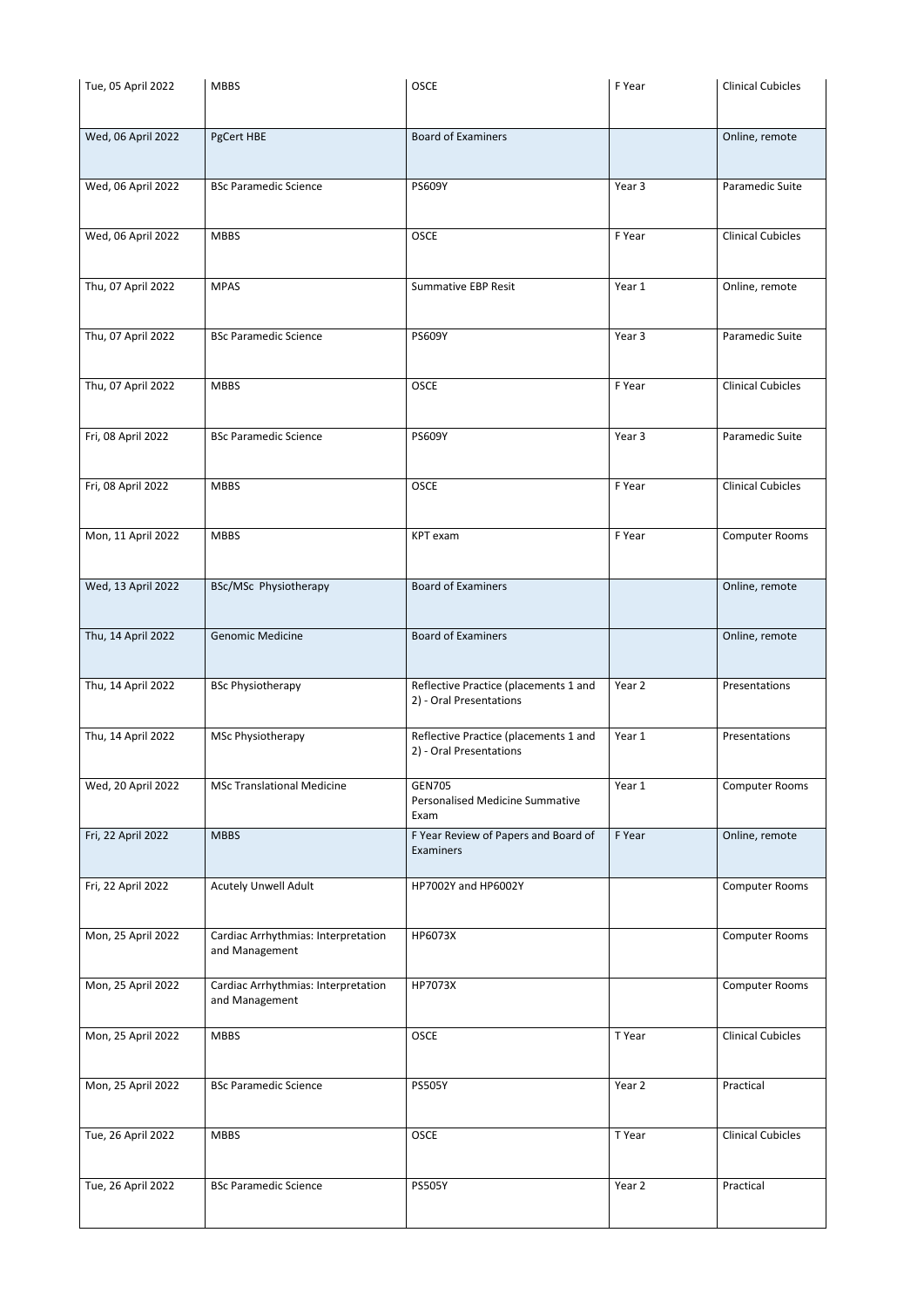| Wed, 27 April 2022 | <b>MBBS</b>                                                | <b>OSCE</b>                                                                     | T Year | <b>Clinical Cubicles</b> |
|--------------------|------------------------------------------------------------|---------------------------------------------------------------------------------|--------|--------------------------|
|                    |                                                            |                                                                                 |        |                          |
| Wed, 27 April 2022 | <b>BSc Paramedic Science</b>                               | PS403Y                                                                          | Year 1 | <b>Computer Rooms</b>    |
| Wed, 27 April 2022 | Applied neonatal pathophysiology                           | HP6046X                                                                         |        | <b>Computer Rooms</b>    |
| Thu, 28 April 2022 | <b>Sports Cardiology</b>                                   | <b>Board of Examiners</b>                                                       |        | Online, remote           |
| Thu, 28 April 2022 | <b>MBBS</b>                                                | <b>OSCE</b>                                                                     | T Year | <b>Clinical Cubicles</b> |
| Fri, 29 April 2022 | <b>MBBS</b>                                                | <b>OSCE</b>                                                                     | T Year | <b>Clinical Cubicles</b> |
| Tue, 03 May 2022   | <b>BSc Diagnostic Radiography</b>                          | DRA402 OSCE                                                                     | Year 1 | Radiography Suite        |
| Tue, 03 May 2022   | <b>BSc Diagnostic Radiography</b>                          | <b>PPR1 DRA 402</b>                                                             | Year 1 | Radiography Suite        |
| Tue, 03 May 2022   | <b>MBBS</b>                                                | YSKT paper 1 Group 1                                                            | T Year | <b>Computer Rooms</b>    |
| Tue, 03 May 2022   | <b>MBBS</b>                                                | YSKT paper 1 Group 2                                                            | T Year | Computer Rooms           |
| Wed, 04 May 2022   | <b>BSc Diagnostic Radiography</b>                          | DRA402 OSCE                                                                     | Year 1 | Radiography Suite        |
| Wed, 04 May 2022   | <b>BSc Diagnostic Radiography</b>                          | PPR1 DRA 402                                                                    | Year 1 | Radiography Suite        |
| Wed, 04 May 2022   | <b>MBBS</b>                                                | YSKT paper 2 Group 1                                                            | T Year | <b>Computer Rooms</b>    |
| Wed, 04 May 2022   | <b>MBBS</b>                                                | YSKT paper 2 Group 2                                                            | T Year | <b>Computer Rooms</b>    |
| Wed, 04 May 2022   | <b>BSc Paramedic Science</b>                               | <b>PS505Y</b>                                                                   | Year 2 | Practical                |
| Thu, 05 May 2022   | <b>BSc Diagnostic Radiography</b>                          | DRA402 OSCE                                                                     | Year 1 | Radiography Suite        |
| Thu, 05 May 2022   | BSc / MSci Biomedical Science /<br><b>Intercalated BSc</b> | Final Year Biomedical Science &<br>Intercalated BSc Written Examinations        | Year 3 | <b>Computer Rooms</b>    |
| Thu, 05 May 2022   | <b>BSc Diagnostic Radiography</b>                          | <b>PPR1 DRA 402</b>                                                             | Year 1 | Radiography Suite        |
| Fri, 06 May 2022   | <b>BSc Occupational Therapy</b>                            | OT5002                                                                          |        | Presentations            |
| Fri, 06 May 2022   | <b>BSc Diagnostic Radiography</b>                          | DRA402 OSCE                                                                     | Year 1 | Radiography Suite        |
| Fri, 06 May 2022   | <b>BSc Diagnostic Radiography</b>                          | <b>PPR1 DRA 402</b>                                                             | Year 1 | Radiography Suite        |
| Fri, 06 May 2022   | BSc / MSci Biomedical Science /<br><b>Intercalated BSc</b> | Final Year Biomedical Science &<br><b>Intercalated BSc Written Examinations</b> | Year 3 | <b>Computer Rooms</b>    |
| Mon, 09 May 2022   | <b>MBBS</b>                                                | Becoming a Doctor Committee<br>(formerly DaP)                                   | T Year | Online, remote           |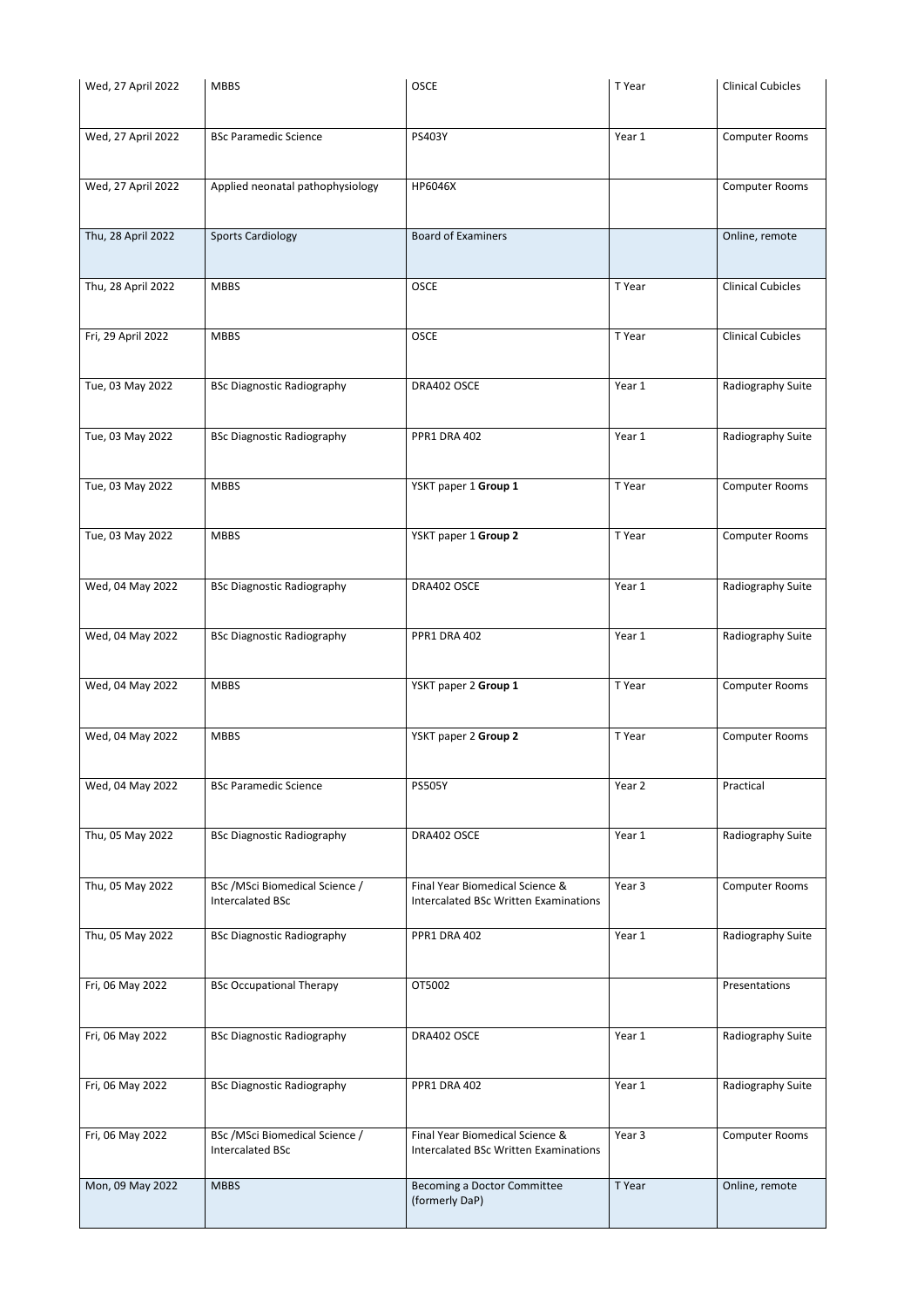| Mon, 09 May 2022 | BSc / MSci Biomedical Science /<br><b>Intercalated BSc</b>        | Final Year Biomedical Science &<br>Intercalated BSc Written Examinations          | Year 3            | <b>Computer Rooms</b>    |
|------------------|-------------------------------------------------------------------|-----------------------------------------------------------------------------------|-------------------|--------------------------|
| Tue, 10 May 2022 | Minor Injury                                                      | HP6031X                                                                           |                   | Computer Rooms           |
| Tue, 10 May 2022 | BSc /MSci Biomedical Science /<br><b>Intercalated BSc</b>         | Final Year Biomedical Science &<br>Intercalated BSc Written Examinations          | Year <sub>3</sub> | <b>Computer Rooms</b>    |
| Tue, 10 May 2022 | <b>UG and PG Healthcare Practice</b>                              | HP6031X HP7004X Minor Injury<br>Management - Formative OSCE                       | All Years         | <b>Clinical Cubicles</b> |
| Wed, 11 May 2022 | <b>MBBS</b>                                                       | T Year Review of Papers and Board of<br>Examiners                                 | T Year            | Online, remote           |
| Wed, 11 May 2022 | Clinical Reasoning in Health<br>Assessment: Lifespan Perspectives | AHP604 and AHP702                                                                 |                   | <b>Clinical Cubicles</b> |
| Wed, 11 May 2022 | Clinical Reasoning in Health<br>Assessment: Lifespan Perspectives | AHP604 and AHP702                                                                 |                   | <b>Clinical Cubicles</b> |
| Wed, 11 May 2022 | BSc / MSci Biomedical Science /<br><b>Intercalated BSc</b>        | Final Year Biomedical Science &<br>Intercalated BSc Written Examinations          | Year <sub>3</sub> | <b>Computer Rooms</b>    |
| Wed, 11 May 2022 | <b>BSc Paramedic Science</b>                                      | <b>Board of Examiners</b>                                                         |                   | Online, remote           |
| Thu, 12 May 2022 | BSc / MSci Biomedical Science /<br><b>Intercalated BSc</b>        | Final Year Biomedical Science &<br>Intercalated BSc Written Examinations          | Year 3            | Computer Rooms           |
| Fri, 13 May 2022 | BSc / MSci Biomedical Science /<br><b>Intercalated BSc</b>        | Final Year Biomedical Science &<br>Intercalated BSc Written Examinations          | Year 3            | <b>Computer Rooms</b>    |
| Fri, 13 May 2022 | <b>BSc Paramedic Science</b>                                      | <b>PS402Y</b>                                                                     | Year 1            | <b>Computer Rooms</b>    |
| Mon, 16 May 2022 | <b>MBBS</b>                                                       | YSKT paper 1 resit                                                                | T Year            | <b>Computer Rooms</b>    |
| Mon, 16 May 2022 | <b>BSc Paramedic Science</b>                                      | <b>PS403Y</b>                                                                     | Year 1            | Paramedic Suite          |
| Mon, 16 May 2022 | <b>BSc Paramedic Science</b>                                      | <b>PS505Y</b>                                                                     | Year 2            | Practical                |
| Mon, 16 May 2022 | <b>MPAS</b>                                                       | Summative ICM                                                                     | Year 2            | computer rooms           |
| Mon, 16 May 2022 | BSc / MSci Biomedical Science /<br><b>Intercalated BSc</b>        | Final Year Biomedical Science &<br>Intercalated BSc Written Examinations          | Year 3            | <b>Computer Rooms</b>    |
| Tue, 17 May 2022 | <b>MBBS</b>                                                       | YSKT paper 2 resit                                                                | T Year            | <b>Computer Rooms</b>    |
| Tue, 17 May 2022 | <b>BSc Paramedic Science</b>                                      | PS403Y                                                                            | Year 1            | Paramedic Suite          |
| Tue, 17 May 2022 | <b>BSc Paramedic Science</b>                                      | <b>PS505Y</b>                                                                     | Year 2            | Practical                |
| Tue, 17 May 2022 | BSc / MSci Biomedical Science /<br><b>Intercalated BSc</b>        | Final Year Biomedical Science &<br>Intercalated BSc Written Examinations          | Year 3            | <b>Computer Rooms</b>    |
| Wed, 18 May 2022 | <b>BSc Physiotherapy</b>                                          | Pathology, Health Promotion and<br>Rehabilitation - Short Answer Question<br>Exam | Year 1            | <b>Computer Rooms</b>    |
| Wed, 18 May 2022 | <b>MBBS</b>                                                       | OSCE resit                                                                        | T Year            | <b>Clinical Cubicles</b> |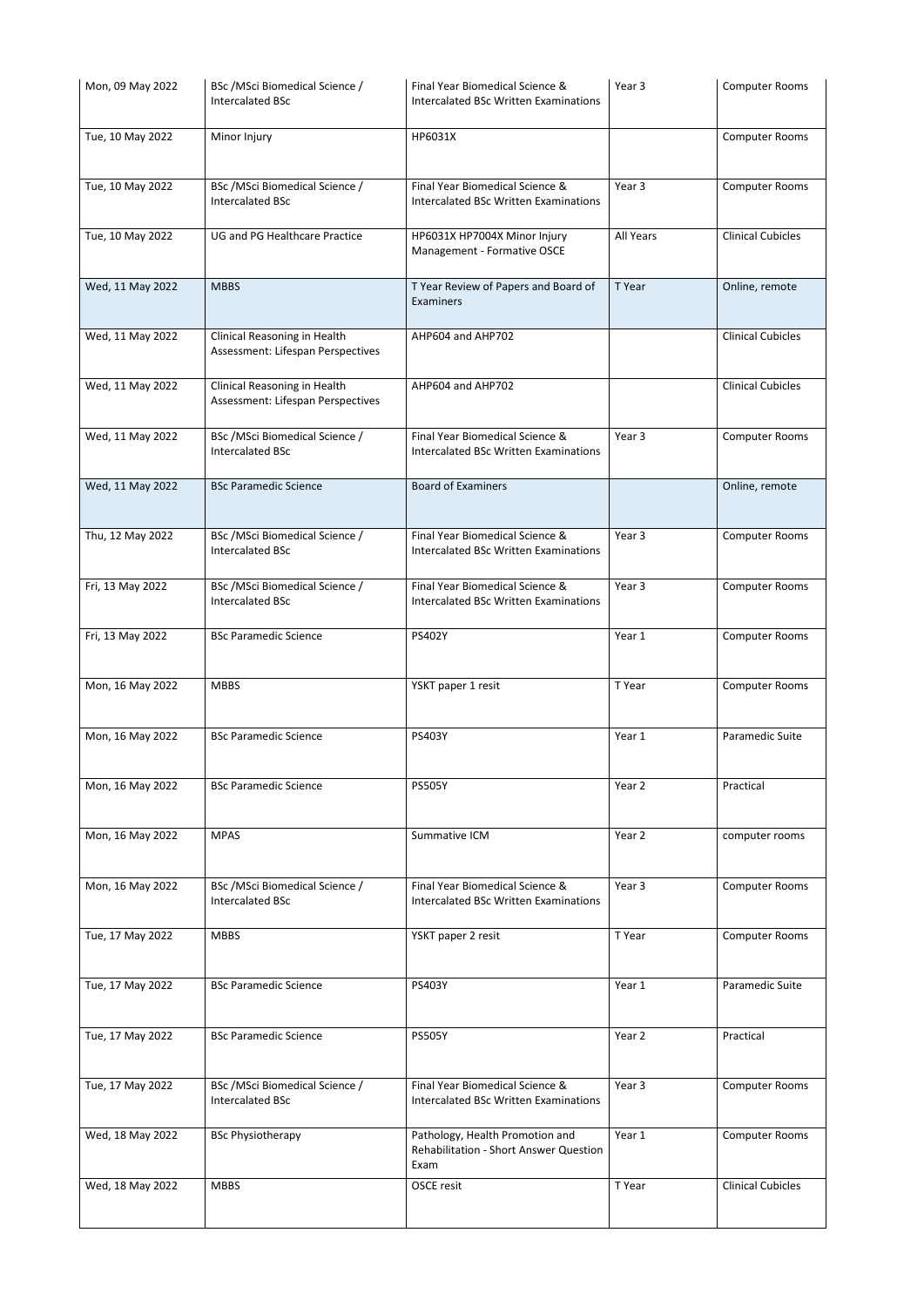| Wed, 18 May 2022 | BSc / MSci Biomedical Science /<br><b>Intercalated BSc</b>        | Final Year Biomedical Science &<br>Intercalated BSc Written Examinations                                 | Year 3    | <b>Computer Rooms</b>    |
|------------------|-------------------------------------------------------------------|----------------------------------------------------------------------------------------------------------|-----------|--------------------------|
| Thu, 19 May 2022 | 12 Lead ECG Interpretation                                        | HP6022X                                                                                                  |           | <b>Computer Rooms</b>    |
| Thu, 19 May 2022 | 12 Lead ECG Interpretation                                        | HP7022X                                                                                                  |           | Computer Rooms           |
| Thu, 19 May 2022 | <b>BSc Paramedic Science</b>                                      | PS403Y                                                                                                   | Year 1    | Paramedic Suite          |
| Thu, 19 May 2022 | <b>BSc Paramedic Science</b>                                      | <b>PS505Y</b>                                                                                            | Year 2    | Practical                |
| Thu, 19 May 2022 | <b>MBBS</b>                                                       | OSCE resit                                                                                               | T Year    | <b>Clinical Cubicles</b> |
| Mon, 23 May 2022 | <b>BSc Diagnostic Radiography, BSc</b><br>Therapeutic Radiography | RAD401 Online Assessment                                                                                 | Year 1    | <b>Computer Rooms</b>    |
| Mon, 23 May 2022 | <b>BSc Physiotherapy</b>                                          | Pathology, Health Promotion and<br>Rehabilitation - Objective Structured<br><b>Practical Examination</b> | Year 1    | Physiotherapy Labs       |
| Mon, 23 May 2022 | <b>BSc Diagnostic Radiography</b>                                 | <b>PPR2 DRA 501</b>                                                                                      | Year 2    | Radiography Suite        |
| Mon, 23 May 2022 | <b>BSc Diagnostic Radiography</b>                                 | DRA501 OSCE                                                                                              | Year 2    | Radiography Suite        |
| Tue, 24 May 2022 | <b>BSc Physiotherapy</b>                                          | Pathology, Health Promotion and<br>Rehabilitation - Objective Structured<br><b>Practical Examination</b> | Year 1    | Physiotherapy Labs       |
| Tue, 24 May 2022 | <b>BSc Diagnostic Radiography</b>                                 | PPR2 DRA 501                                                                                             | Year 2    | Radiography Suite        |
| Tue, 24 May 2022 | <b>BSc Diagnostic Radiography</b>                                 | DRA501 OSCE                                                                                              | Year 2    | Radiography Suite        |
| Wed, 25 May 2022 | <b>BSc Physiotherapy</b>                                          | Pathology, Health Promotion and<br>Rehabilitation - Objective Structured<br><b>Practical Examination</b> | Year 1    | Physiotherapy Labs       |
| Wed, 25 May 2022 | <b>BSc Diagnostic Radiography</b>                                 | PPR2 DRA 501                                                                                             | Year 2    | Radiography Suite        |
| Wed, 25 May 2022 | <b>BSc Diagnostic Radiography</b>                                 | DRA501 OSCE                                                                                              | Year 2    | Radiography Suite        |
| Wed, 25 May 2022 | <b>ICAG</b>                                                       | <b>Board of Examiners</b>                                                                                |           | Online, remote           |
| Thu, 26 May 2022 | <b>BSc Diagnostic Radiography</b>                                 | <b>DRA402 Online Assessment</b>                                                                          | Year 1    | <b>Computer Rooms</b>    |
| Thu, 26 May 2022 | <b>BSc Diagnostic Radiography</b>                                 | PPR2 DRA 501                                                                                             | Year 2    | Radiography Suite        |
| Thu, 26 May 2022 | <b>BSc Diagnostic Radiography</b>                                 | DRA501 OSCE                                                                                              | Year 2    | Radiography Suite        |
| Thu, 26 May 2022 | Common Postgraduate Framework                                     | <b>MRDM102X</b><br><b>Summative Statistics Resit Exam</b>                                                | N/A       | Written exam<br>venue    |
| Fri, 27 May 2022 | BSc / MSc HCP                                                     | HP 6002Y/ 7002Y Formative                                                                                | All Years | <b>Computer Rooms</b>    |
| Fri, 27 May 2022 | <b>BSc Diagnostic Radiography</b>                                 | <b>PPR2 DRA 501</b>                                                                                      | Year 2    | Radiography Suite        |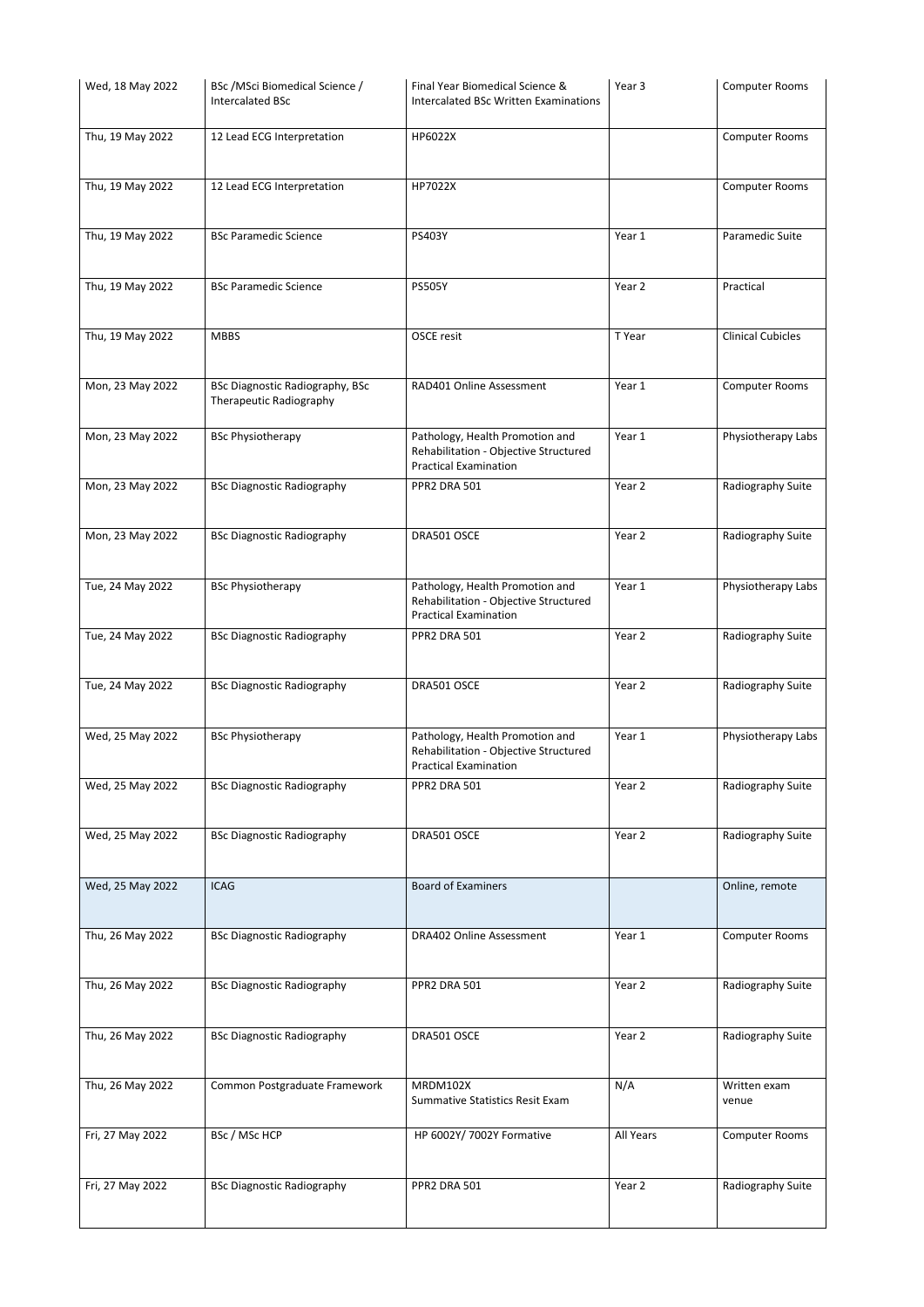| Fri, 27 May 2022  | <b>BSc Diagnostic Radiography</b> | DRA501 OSCE                                                                        | Year 2            | Radiography Suite        |
|-------------------|-----------------------------------|------------------------------------------------------------------------------------|-------------------|--------------------------|
| Mon, 30 May 2022  | <b>MBBS</b>                       | Becoming a Doctor Resit Committee<br>(formerly DaP)                                | T Year            | Online, remote           |
| Mon, 30 May 2022  | <b>BSc Paramedic Practice</b>     | <b>Board of Examiners</b>                                                          |                   | Online, remote           |
| Mon, 30 May 2022  | <b>BSc Paramedic Science</b>      | PS403Y                                                                             | Year 1            | Paramedic Suite          |
| Mon, 30 May 2022  | <b>BSc Physiotherapy</b>          | <b>Factors Influencing Professional</b><br><b>Practice - Practical Examination</b> | Year 2            | Physiotherapy Labs       |
| Mon, 30 May 2022  | <b>BSc Clinical Pharmacology</b>  | PHA60x                                                                             | Year 3            | <b>Computer Rooms</b>    |
| Tue, 31 May 2022  | <b>BSc Clinical Pharmacology</b>  | PHA60x                                                                             | Year 3            | <b>Computer Rooms</b>    |
| Tue, 31 May 2022  | <b>MBBS</b>                       | T Year Resit Review of Papers and<br><b>Board of Examiners</b>                     | T Year            | Online, remote           |
| Tue, 31 May 2022  | <b>BSc Paramedic Science</b>      | PS403Y                                                                             | Year 1            | Paramedic Suite          |
| Tue, 31 May 2022  | <b>BSc Physiotherapy</b>          | <b>Factors Influencing Professional</b><br>Practice - Practical Examination        | Year 2            | Physiotherapy Labs       |
| Wed, 01 Jun 2022  | <b>BSc Clinical Pharmacology</b>  | PHA60x                                                                             | Year <sub>3</sub> | Computer Rooms           |
| Wed, 01 June 2022 | <b>BSc Paramedic Science</b>      | PS403Y                                                                             | Year 1            | Paramedic Suite          |
| Wed, 01 June 2022 | <b>BSc Physiotherapy</b>          | <b>Factors Influencing Professional</b><br><b>Practice - Practical Examination</b> | Year 2            | Physiotherapy Labs       |
| Mon, 06 June 2022 | <b>MBBS</b>                       | Becoming a Doctor Resit Committee<br>(formerly DaP)                                | F Year            | Online, remote           |
| Mon, 06 June 2022 | <b>MBBS</b>                       | PSA Exam resit                                                                     | F Year            | <b>Computer Rooms</b>    |
| Mon, 06 Jun 2022  | <b>BSc Clinical Pharmacology</b>  | PHA60x                                                                             | Year 3            | <b>Computer Rooms</b>    |
| Tue, 07 Jun 2022  | <b>BSc Clinical Pharmacology</b>  | <b>PHA606</b>                                                                      | Year 3            | <b>Computer Rooms</b>    |
| Tue, 07 June 2022 | <b>MBBS</b>                       | <b>Resit OSCE</b>                                                                  | F Year            | <b>Clinical Cubicles</b> |
| Wed, 08 June 2022 | <b>MBBS</b>                       | <b>Resit OSCE</b>                                                                  | F Year            | <b>Clinical Cubicles</b> |
| Wed, 08 Jun 2022  | <b>BSc Clinical Pharmacology</b>  | <b>PHA607</b>                                                                      | Year <sub>3</sub> | <b>Computer Rooms</b>    |
| Thu, 09 Jun 2022  |                                   |                                                                                    |                   | <b>Computer Rooms</b>    |
|                   | <b>BSc Biomedical Science</b>     | Semester 2 SBA/SAQ exam Group 1                                                    | Year 1            |                          |
| Thu, 09 Jun 2022  | <b>BSc Biomedical Science</b>     | Semester 2 SBA/SAQ exam Group 2                                                    | Year 1            | <b>Computer Rooms</b>    |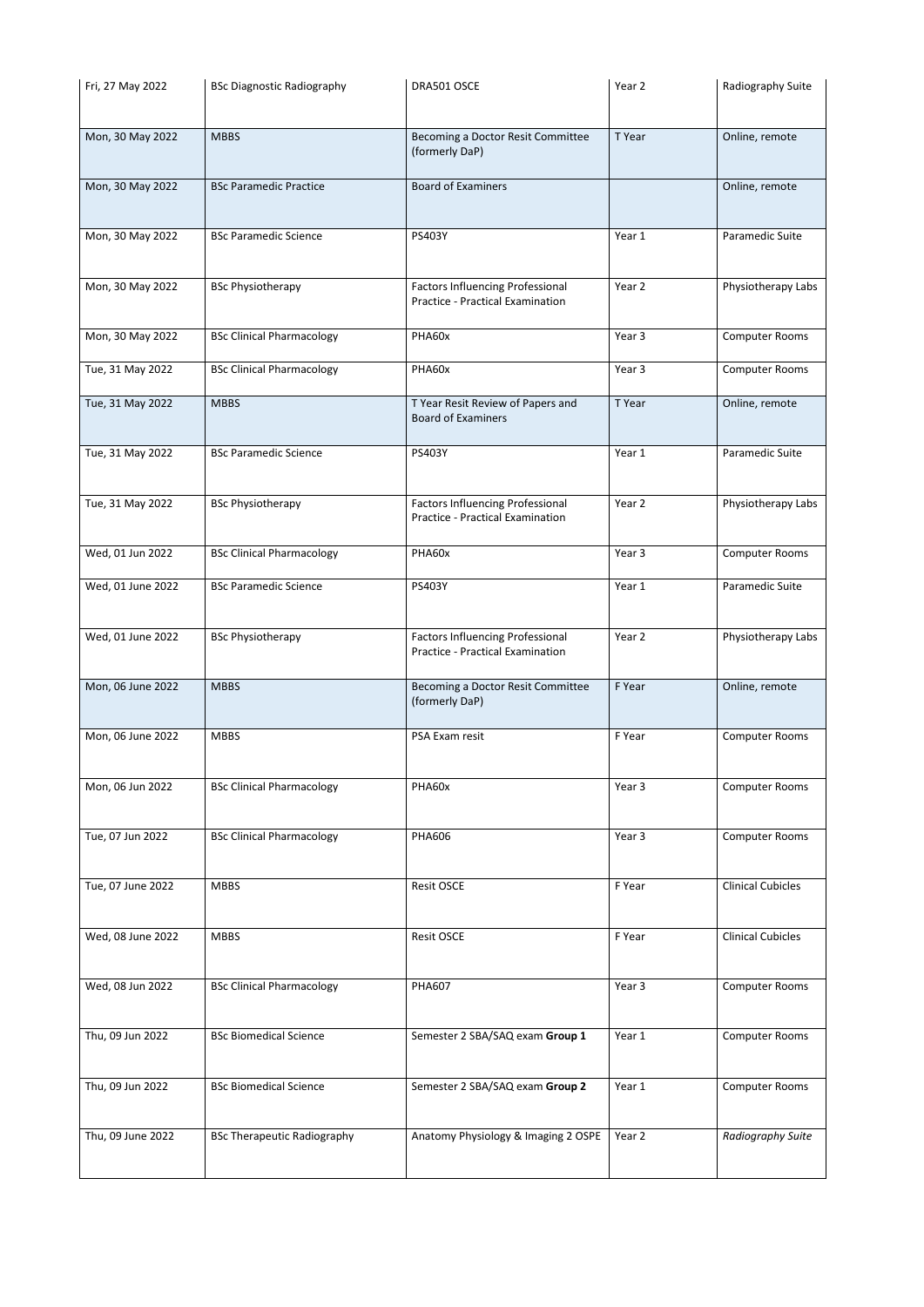| Thu, 09 June 2022 | <b>MBBS</b>                        | <b>KPT</b> resit                                                              | F Year            | <b>Computer Rooms</b> |
|-------------------|------------------------------------|-------------------------------------------------------------------------------|-------------------|-----------------------|
|                   |                                    |                                                                               |                   |                       |
| Fri, 10 Jun 2022  | <b>BSc Biomedical Science</b>      | Semester 2 LAQ Group 1                                                        | Year 1            | <b>Computer Rooms</b> |
|                   |                                    |                                                                               |                   |                       |
| Fri, 10 Jun 2022  | <b>BSc Biomedical Science</b>      | Semester 2 LAQ Group 2                                                        | Year 1            | Computer Rooms        |
| Fri, 10 Jun 2022  | <b>BSc Biomedical Science</b>      | Semester 4 LAQ Group 1                                                        | Year 2            | <b>Computer Rooms</b> |
|                   |                                    |                                                                               |                   |                       |
| Fri, 10 Jun 2022  | <b>BSc Biomedical Science</b>      | Semester 4 LAQ Group 2                                                        | Year 2            | <b>Computer Rooms</b> |
| Mon, 13 June 2022 | <b>MSc Global Health</b>           | <b>Board of Examiners</b>                                                     |                   |                       |
| Mon, 13 Jun 2022  | <b>BSc Healthcare Science</b>      | HCS2004X: Summative Exam                                                      | Year 2            | <b>Computer Rooms</b> |
| Mon, 13 June 2022 | <b>MBBS</b>                        | End of M5 Year 2 Written Examination<br>(PPS) GROUP 1                         | <b>M5Y2</b>       | <b>Computer Rooms</b> |
| Mon, 13 June 2022 | <b>MBBS</b>                        | End of M5 Year 2 Written Examination<br>(PPS) GROUP 2                         | <b>M5Y2</b>       | <b>Computer Rooms</b> |
| Mon, 13 June 2022 | <b>BSc/MSci Biomedical Science</b> | Semester 3 resit written examination:<br>SBA, SAQ                             | Year 2            | <b>Computer Rooms</b> |
| Mon, 13 June 2022 | <b>MSc Physiotherapy</b>           | <b>Personalised Professional</b><br>Development - Conference<br>Participation | Year 2            | Teaching rooms        |
| Mon, 13 June 2022 | <b>BSc Physiotherapy</b>           | <b>Personalised Professional</b><br>Development - Conference<br>Participation | Year <sub>3</sub> | Teaching rooms        |
| Mon, 13 June 2022 | <b>BSc Healthcare Science</b>      | HCS3003Y and HCS3006Y: Viva                                                   | Year <sub>3</sub> | Teaching rooms        |
| Tue, 14 June 2022 | MSc Physiotherapy                  | <b>Personalised Professional</b><br>Development - Conference<br>Participation | Year 2            | Teaching rooms        |
| Tue, 14 June 2022 | <b>BSc Physiotherapy</b>           | Personalised Professional<br>Development - Conference<br>Participation        | Year <sub>3</sub> | Teaching rooms        |
| Tue, 14 June 2022 | <b>MBBS</b>                        | End of M5 Year 1 Written Examination<br>(PPS) Group 1                         | M5Y1              | <b>Computer Rooms</b> |
| Tue, 14 June 2022 | <b>MBBS</b>                        | End of M5 Year 1 Written Examination<br>(PPS) Group 2                         | M5Y1              | <b>Computer Rooms</b> |
| Tue, 14 June 2022 | <b>BSc/MSci Biomedical Science</b> | Semester 3 resit/deferred: OSPE<br>Anatomy 2 ANA501                           | Year 2            | <b>Computer Rooms</b> |
| Tue, 14 June 2022 | <b>BSc/MSci Biomedical Science</b> | Semester 1 resit written examination:<br>SBA, SAQ                             | Year 1            | <b>Computer Rooms</b> |
| Wed, 15 Jun 2022  | <b>BSc Healthcare Science</b>      | HCS2003X: Summative Exam                                                      | Year 2            | <b>Computer Rooms</b> |
| Wed, 15 June 2022 | <b>BSc/MSci Biomedical Science</b> | Semester 1 resit LAQ                                                          | Year 1            | <b>Computer Rooms</b> |
| Wed, 15 June 2022 | <b>BSc/MSci Biomedical Science</b> | Semester 3 resit LAQ                                                          | Year 2            | <b>Computer Rooms</b> |
| Wed, 15 June 2022 | <b>MRes Biomedical Science</b>     | <b>Board of Examiners</b>                                                     |                   | Online, remote        |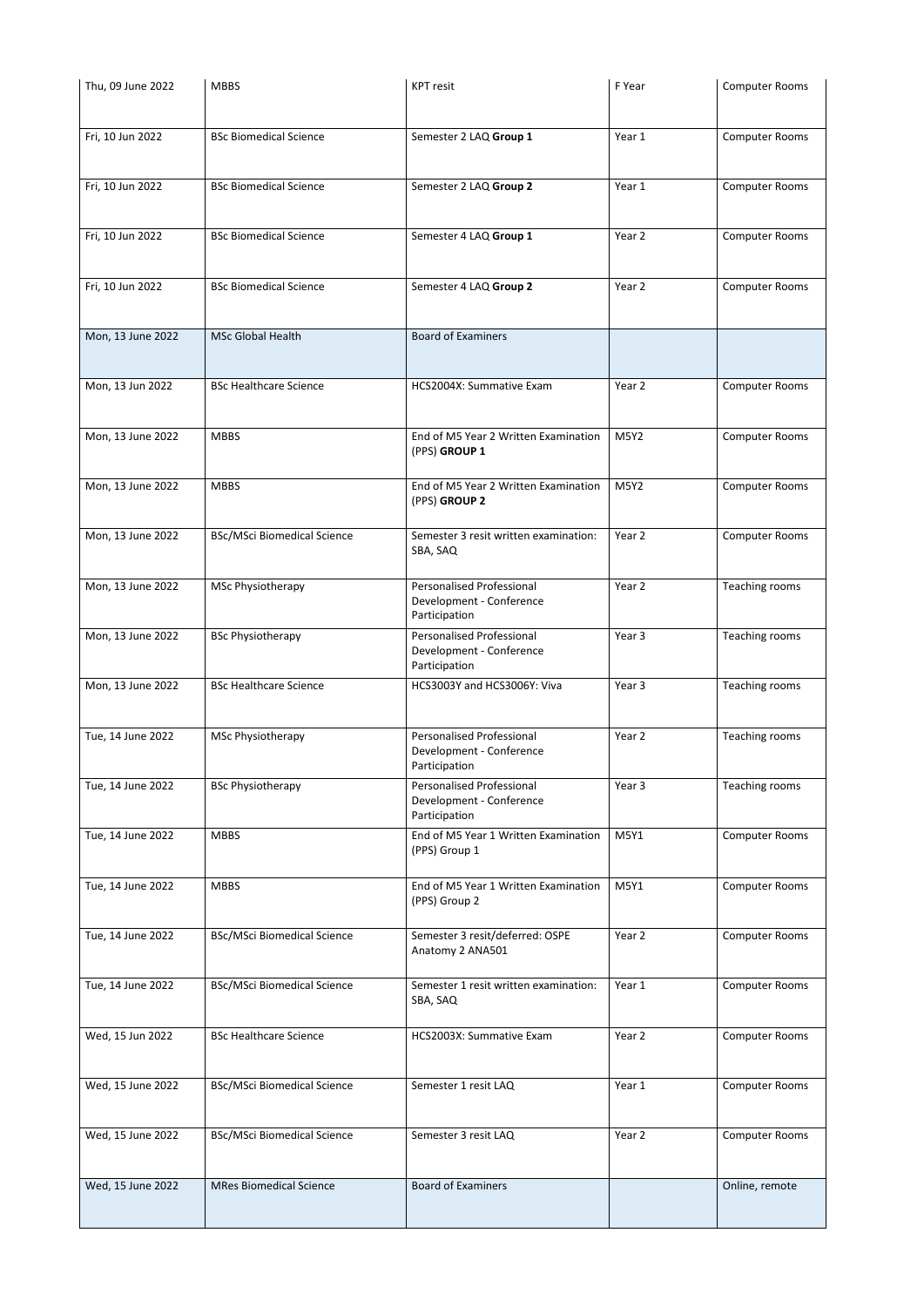| Wed, 15 June 2022 | <b>BSc Physiotherapy</b>                                   | Reflective Practice (placements 1 and<br>2) - Oral Presentations                       | Year 2            | Presentations         |
|-------------------|------------------------------------------------------------|----------------------------------------------------------------------------------------|-------------------|-----------------------|
| Wed, 15 Jun 2022  | <b>BSc Clinical Pharmacology</b>                           | PHA501-PHA503 Resits                                                                   | Year 2            | <b>Computer Rooms</b> |
| Wed, 15 June 2022 | <b>MBBS</b>                                                | M5 Year 1 OSPE Group 1                                                                 | M5Y1              | <b>Computer Rooms</b> |
| Wed, 15 June 2022 | <b>MBBS</b>                                                | M5 Year 1 OSPE Group 2                                                                 | <b>M5Y1</b>       | <b>Computer Rooms</b> |
| Thu, 16 June 2022 | BSc / MSci Biomedical Science /<br><b>Intercalated BSc</b> | Final Year Biomedical Science &<br><b>Intercalated Board of Examiners</b>              | Years 3 & 4       | H2.5-6 Board          |
| Thu, 16 June 2022 | <b>BSc/MSci Biomedical Science</b>                         | Semester 4 written examination: SBA,<br>SAQ Group 1                                    | Year 2            | <b>Computer Rooms</b> |
| Thu, 16 June 2022 | <b>BSc/MSci Biomedical Science</b>                         | Semester 4 written examination: SBA,<br>SAQ Group 2                                    | Year 2            | <b>Computer Rooms</b> |
| Thu, 16 June 2022 | MSc Physiotherapy                                          | Reflective Practice (placements 1 and<br>2) - Oral Presentations                       | Year 1            | Presentations         |
| Thu, 16 June 2022 | <b>BSc Physiotherapy</b>                                   | <b>Personalised Professional</b><br>Development - Conference<br>Participation          | Year 3            | Teaching rooms        |
| Thu, 16 June 2022 | MSc Physiotherapy                                          | <b>Personalised Professional</b><br>Development - Conference<br>Participation          | Year 2            | Teaching rooms        |
| Thu, 16 June 2022 | <b>MBBS</b>                                                | M5 Year 2 OSPE Group 1                                                                 | <b>M5Y2</b>       | <b>Computer Rooms</b> |
| Thu, 16 June 2022 | <b>MBBS</b>                                                | M5 Year 2 OSPE Group 2                                                                 | <b>M5Y2</b>       | <b>Computer Rooms</b> |
| Fri, 17 Jun 2022  | <b>MBBS</b>                                                | End of M5 Year 1 Written Examination<br>(BCS) Group 1                                  | <b>M5Y1</b>       | <b>Computer Rooms</b> |
| Fri, 17 Jun 2022  | <b>MBBS</b>                                                | End of M5 Year 1 Written Examination<br>(BCS) Group 2                                  | <b>M5Y1</b>       | <b>Computer Rooms</b> |
| Fri, 17 Jun 2022  | <b>BSc Healthcare Science</b>                              | HCS2006Y & HCS2008Y: Summative<br>Exam 1                                               | Year 2            | <b>Computer Rooms</b> |
| Fri, 17 June 2022 | <b>BSc/MSci Biomedical Science</b>                         | Semester 2: OSPE Group 1<br>Anatomy 1 ANA401                                           | Year 1            | <b>Computer Rooms</b> |
| Fri, 17 June 2022 | <b>BSc/MSci Biomedical Science</b>                         | Semester 2: OSPE Group 2<br>Anatomy 1 ANA401                                           | Year 1            | <b>Computer Rooms</b> |
| Fri, 17 June 2022 | <b>BSc/MSci Biomedical Science</b>                         | Semester 2: OSPE Group 3<br>Anatomy 1 ANA401                                           | Year 1            | <b>Computer Rooms</b> |
| Mon, 20 June 2022 | <b>MPAS</b>                                                | <b>Summative FCM Written</b>                                                           | Year <sub>2</sub> | computer rooms        |
| Mon, 20 June 2022 | <b>MPAS</b>                                                | Formative FCM A                                                                        | Year 1            | Online, remote        |
| Mon, 20 June 2022 | <b>MBBS</b>                                                | M4 Y1 PPS Life Cycle, Control &<br><b>Structure Written Examination</b><br>(summative) | M4Y1              | <b>Computer Rooms</b> |
| Mon, 20 Jun 2022  | <b>Translational Medicine</b>                              | <b>Board of Examiners</b>                                                              |                   | Online, remote        |
| Mon, 20 June 2022 | <b>BSc Paramedic Science</b>                               | <b>PS609Y</b>                                                                          | Year 3            | Paramedic Suite       |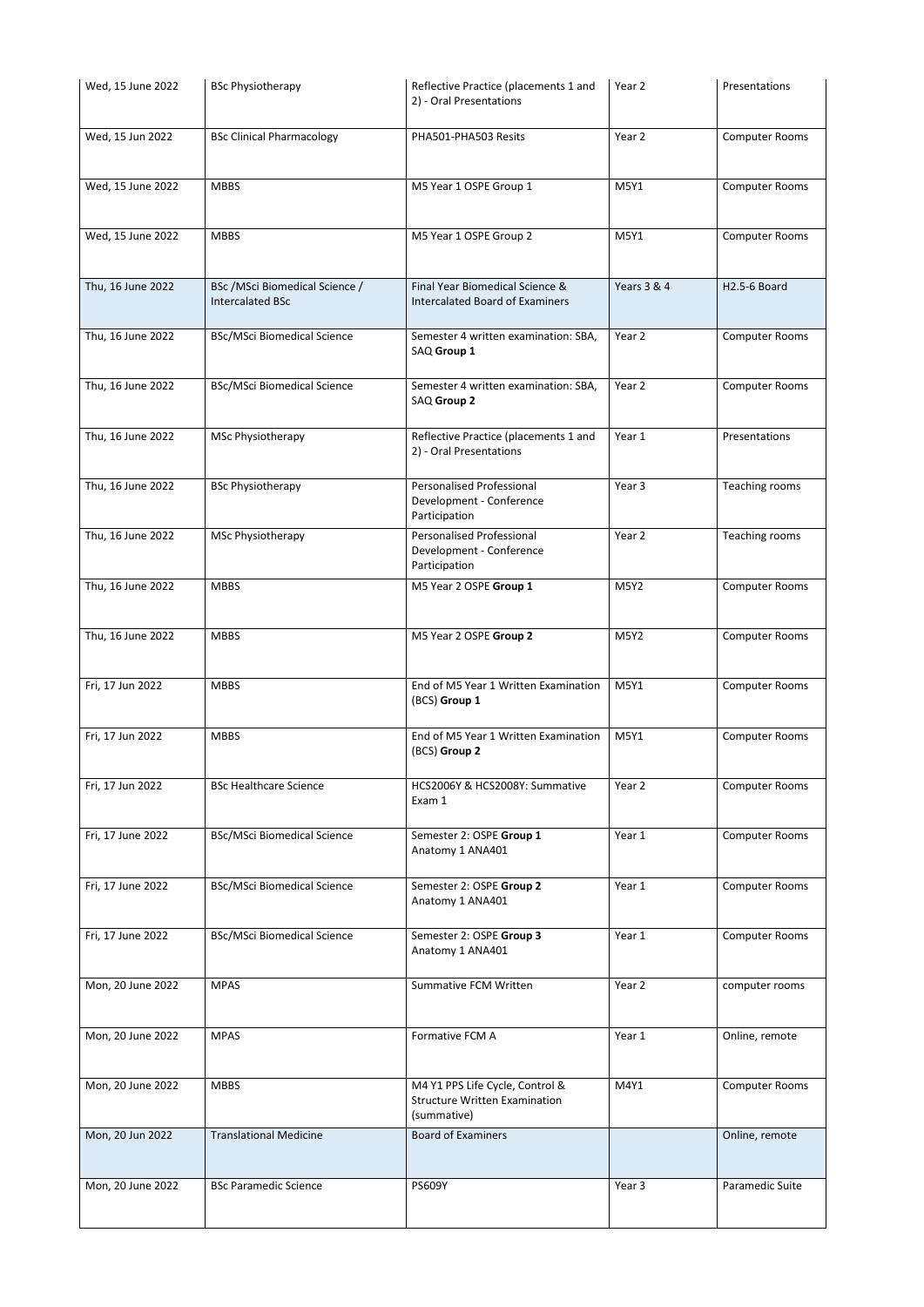| Mon, 20 June 2022 | <b>MBBS</b>                        | <b>OSCE</b>                                           | P Year      | <b>Clinical Cubicles</b> |
|-------------------|------------------------------------|-------------------------------------------------------|-------------|--------------------------|
|                   |                                    |                                                       |             |                          |
|                   |                                    |                                                       |             |                          |
| Tue, 21 June 2022 | <b>MBBS</b>                        | <b>OSCE</b>                                           | P Year      | <b>Clinical Cubicles</b> |
| Tue, 21 June 2022 | <b>MBBS</b>                        | M4 Y1 BCS Life Cycle, Control &                       | M4Y1        | Computer Rooms           |
|                   |                                    | Structure written (summative)                         |             |                          |
| Tue, 21 June 2022 | <b>BSc Paramedic Science</b>       | <b>PS609Y</b>                                         | Year 3      | Paramedic Suite          |
|                   |                                    |                                                       |             |                          |
| Tue, 21 Jun 2022  | <b>BSc Healthcare Science</b>      | HCS2006Y & HCS2008Y: Summative                        | Year 2      | <b>Computer Rooms</b>    |
|                   |                                    | Exam 2                                                |             |                          |
| Tue, 21 Jun 2022  | <b>BSc Clinical Pharmacology</b>   | PHA401-PHA403                                         | Year 1      | <b>Computer Rooms</b>    |
|                   |                                    |                                                       |             |                          |
| Tue, 21 Jun 2022  | <b>BSc Clinical Pharmacology</b>   | PHA404-PHA406 Resits                                  | Year 2      | <b>Computer Rooms</b>    |
|                   |                                    |                                                       |             |                          |
| Wed, 22 June 2022 | <b>MBBS</b>                        | End of M5 Year 2 Written Examination                  | <b>M5Y2</b> | <b>Computer Rooms</b>    |
|                   |                                    | (BCS) Group 1                                         |             |                          |
|                   |                                    |                                                       |             |                          |
| Wed, 22 June 2022 | <b>MBBS</b>                        | End of M5 Year 2 Written Examination<br>(BCS) Group 2 | <b>M5Y2</b> | <b>Computer Rooms</b>    |
|                   |                                    |                                                       |             |                          |
| Wed, 22 June 2022 | <b>MBBS</b>                        | F Year Resit Review of Papers and                     | F Year      | Online, remote           |
|                   |                                    | <b>Board of Examiners</b>                             |             |                          |
| Wed, 22 Jun 2022  | <b>BSc Therapeutic Radiography</b> | Board of Examiners: Y 2 & 3                           |             | Online, remote           |
|                   |                                    |                                                       |             |                          |
|                   |                                    |                                                       |             |                          |
| Wed, 22 Jun 2022  | <b>BSc Paramedic Science</b>       | <b>Board of Examiners</b>                             |             | Online, remote           |
|                   |                                    |                                                       |             |                          |
| Wed, 22 June 2022 | <b>MBBS</b>                        | <b>OSCE</b>                                           | P Year      | <b>Clinical Cubicles</b> |
|                   |                                    |                                                       |             |                          |
| Thu, 23 June 2022 | <b>BSc Clinical Pharmacology</b>   | PHA404-PHA406                                         | Year 1      | <b>Computer Rooms</b>    |
|                   |                                    |                                                       |             |                          |
|                   |                                    |                                                       |             |                          |
| Thu, 23 Jun 2022  | <b>Genomic Medicine</b>            | <b>Board of Examiners</b>                             |             | Online, remote           |
|                   |                                    |                                                       |             |                          |
| Thu, 23 June 2022 |                                    |                                                       |             |                          |
|                   | <b>BSc Paramedic Science</b>       | <b>PS609Y</b>                                         | Year 3      | Paramedic Suite          |
|                   |                                    |                                                       |             |                          |
|                   |                                    |                                                       |             |                          |
| Thu, 23 Jun 2022  | <b>BSc Healthcare Science</b>      | HCS2001X: Summative Exam                              | Year 2      | <b>Computer Rooms</b>    |
|                   |                                    |                                                       |             |                          |
| Thu, 23 June 2022 | <b>MBBS</b>                        | <b>OSCE</b>                                           | P Year      | <b>Clinical Cubicles</b> |
|                   |                                    |                                                       |             |                          |
| Fri, 24 June 2022 | <b>BSc Paramedic Science</b>       | PS403Y                                                | Year 1      | <b>Computer Rooms</b>    |
|                   |                                    |                                                       |             |                          |
|                   |                                    |                                                       |             |                          |
| Fri, 24 June 2022 | <b>BSc Paramedic Science</b>       | PS403Y                                                | Year 1      | Computer Rooms           |
|                   |                                    |                                                       |             |                          |
| Fri, 24 June 2022 | <b>BSc Paramedic Science</b>       | PS609Y                                                | Year 3      | Paramedic Suite          |
|                   |                                    |                                                       |             |                          |
| Fri, 24 June 2022 | <b>MBBS</b>                        | OSCE                                                  | P Year      | <b>Clinical Cubicles</b> |
|                   |                                    |                                                       |             |                          |
|                   | <b>BSc Healthcare Science</b>      | HCS3002V & HCS3005V: Summative                        |             |                          |
| Fri, 24 Jun 2022  |                                    | Exam                                                  | Year 3      | Computer Rooms           |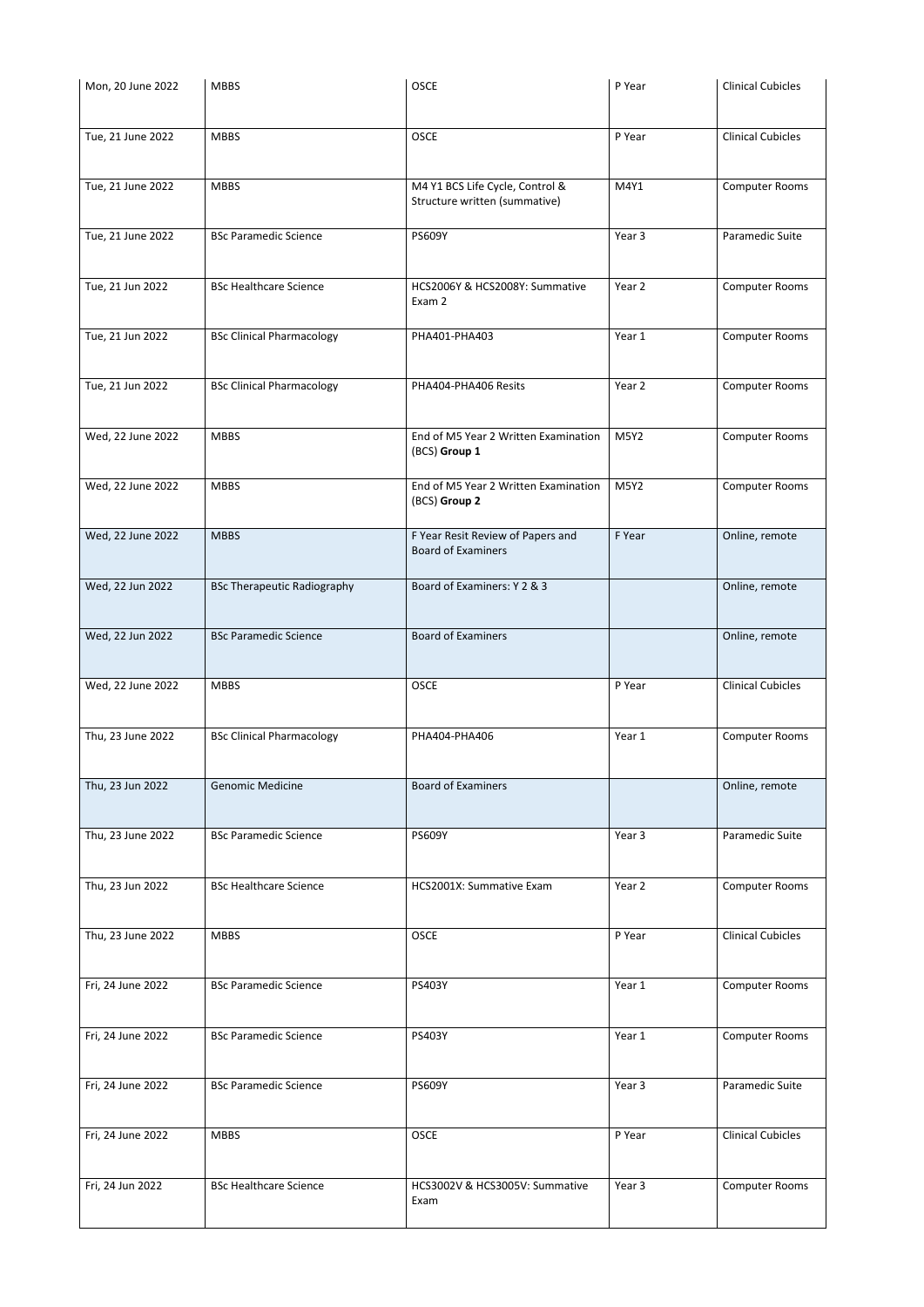| Mon, 27 Jun 2022  | <b>BSc Clinical Pharmacology</b>     | <b>Board of Examiners</b>                                                             | Year <sub>3</sub> | Online, remote                 |
|-------------------|--------------------------------------|---------------------------------------------------------------------------------------|-------------------|--------------------------------|
| Mon, 27 June 2022 | <b>MBBS</b>                          | MBBS M5Y2 & M4Y1 Clinical Sciences<br><b>OSCE</b>                                     | M4Y1 & M5Y2       | <b>Clinical Cubicles</b>       |
| Mon, 27 June 2022 | <b>MBBS</b>                          | <b>YSKT</b>                                                                           | P Year            | <b>Computer Rooms</b>          |
| Tue, 28 June 2022 | <b>MBBS</b>                          | MBBS M5Y2 & M4Y1 Clinical Sciences<br><b>OSCE</b>                                     | M4Y1 & M5Y2       | <b>Clinical Cubicles</b>       |
| Tue, 28 June 2022 | <b>MBBS</b>                          | <b>YSKT</b>                                                                           | P Year            | <b>Computer Rooms</b>          |
| Wed, 29 June 2022 | <b>MBBS</b>                          | MBBS M5Y2 & M4Y1 Clinical Sciences<br><b>OSCE</b>                                     | M4Y1 & M5Y2       | <b>Clinical Cubicles</b>       |
| Wed, 29 June 2022 | BSc/MSc Physiotherapy                | <b>Board of Examiners</b>                                                             |                   | Online, remote                 |
| Wed, 29 June 2022 | <b>BSc Occupational Therapy</b>      | <b>Board of Examiners</b>                                                             |                   | Online, remote                 |
| Wed, 29 June 2022 | <b>BSc Diagnostic Radiography</b>    | <b>June Examination Board</b>                                                         | <b>All Years</b>  | <b>Board Rooms</b><br>required |
| Thu, 30 Jun 2022  | <b>BSc Healthcare Science</b>        | HCS1002Y: Summative Exam                                                              | Year 1            | <b>Computer Rooms</b>          |
| Thu, 30 June 2022 | <b>MBBS</b>                          | MBBS M5Y2 & M4Y1 Clinical Sciences<br><b>OSCE</b>                                     | M4Y1 & M5Y2       | <b>Clinical Cubicles</b>       |
| Thu, 30 June 2022 | <b>UG and PG Healthcare Practice</b> | AHP601 AHP701 AHP703 Independent<br>and Supplementary Prescribing -<br>Formative Exam | All Years         | <b>Computer Rooms</b>          |
| Fri, 01 July 2022 | <b>MBBS</b>                          | Becoming a Doctor grading committee                                                   | <b>M5Y2</b>       | Online, remote                 |
| Fri, 01 July 2022 | <b>Acutely Unwell Adult</b>          | HP7002Y                                                                               |                   | <b>Computer Rooms</b>          |
| Fri, 01 July 2022 | <b>Acutely Unwell Adult</b>          | HP6002Y                                                                               |                   | <b>Computer Rooms</b>          |
| Fri, 01 July 2022 | <b>MBBS</b>                          | MBBS M5Y2 & M4Y1 Clinical Sciences<br><b>OSCE</b>                                     | M4Y1 & M5Y2       | <b>Clinical Cubicles</b>       |
| Mon, 04 July 2022 | <b>MBBS</b>                          | Becoming a Doctor Committee<br>(formerly DaP)                                         | P Year            | Online, remote                 |
| Tue, 05 July 2022 | <b>MBBS</b>                          | <b>Becoming a Doctor Committee</b><br>(formerly DaP)                                  | M4Y1              | Online, remote                 |
| Wed, 06 July 2022 | <b>MBBS</b>                          | P Year Review of Papers and Board of<br>Examiners                                     | P Year            | Online, remote                 |
| Wed, 06 July 2022 | ACRHA/CRIHA                          | AHP702/AHP604, Formative OSCE                                                         |                   | Practical                      |
| Wed, 06 July 2022 | <b>Fd Nursing Associate</b>          | NU5002C - formative OSCA                                                              | Year 2            | <b>Clinical Cubicles</b>       |
| Thu, 07 Jul 2022  | <b>BSc Healthcare Science</b>        | <b>Board of Examiners</b>                                                             | Years 2 & 3       |                                |
| Thu, 07 Jul 2022  | <b>BSc Healthcare Science</b>        | HCS1003Y: Summative Exam                                                              | Year 1            | <b>Computer Rooms</b>          |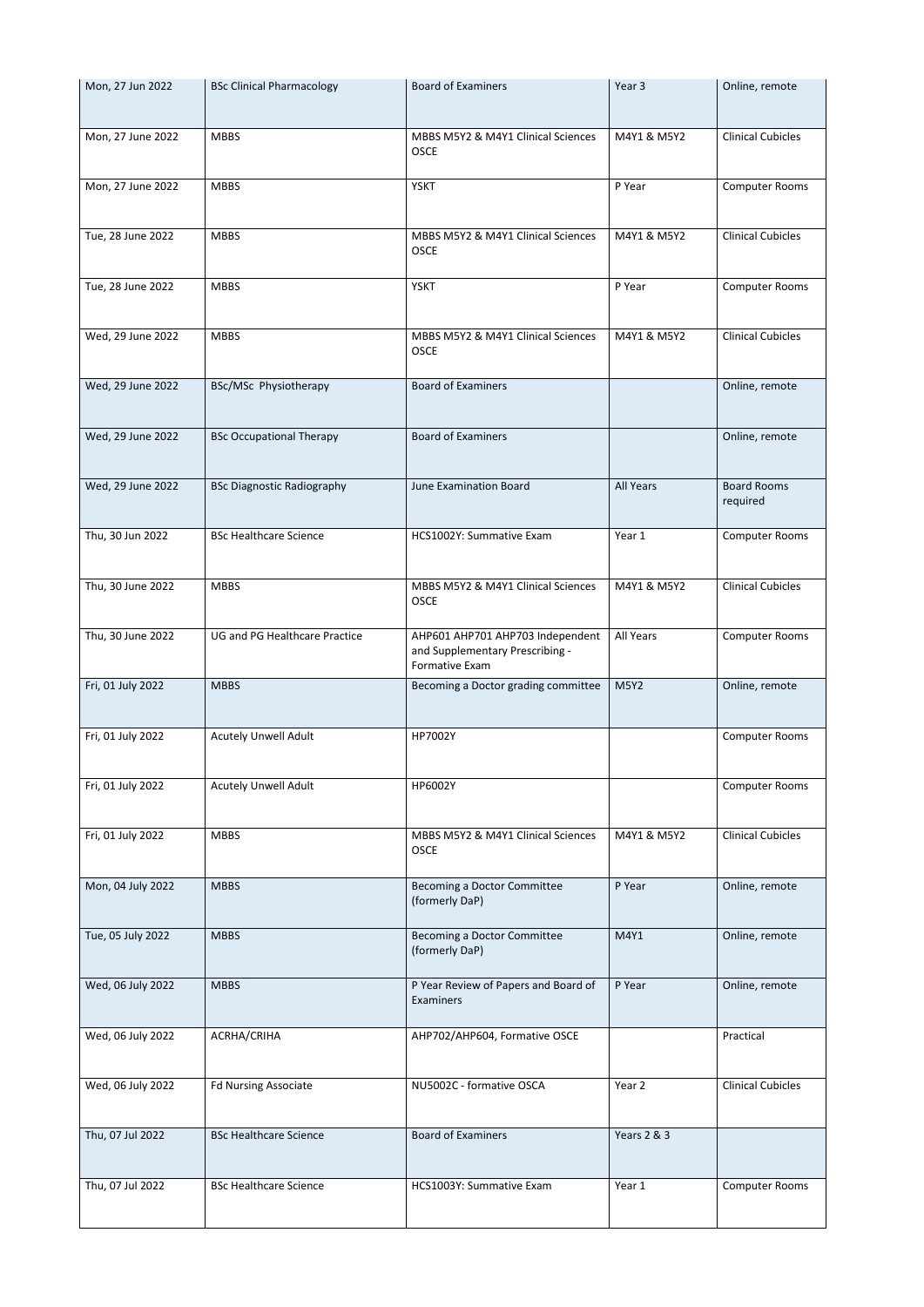| Fri, 08 July 2022 | <b>MBBS</b>                                                                  | M5 Review of Papers and Board of<br>Examiners               | <b>M5Y1</b>            | Online, remote           |
|-------------------|------------------------------------------------------------------------------|-------------------------------------------------------------|------------------------|--------------------------|
| Fri, 08 July 2022 | Independent / Supplementary<br>Prescribing for Nurses and Midwives<br>(V300) | AHP601 AHP701 AHP703                                        |                        | <b>Computer Rooms</b>    |
| Mon, 11 July 2022 | <b>BSc Paramedic Science</b>                                                 | PS402Y                                                      | Year 1                 | <b>Computer Rooms</b>    |
| Mon, 11 July 2022 | <b>BSc Paramedic Science</b>                                                 | PS402Y                                                      | Year 1                 | Computer Rooms           |
| Mon, 11 July 2022 | <b>MBBS</b>                                                                  | <b>OSCE resit</b>                                           | P Year                 | <b>Clinical Cubicles</b> |
| Mon, 11 July 2022 | <b>MPAS</b>                                                                  | <b>Summative PAACKS</b>                                     | Year 2                 | computer rooms           |
| Tue, 12 July 2022 | Minor Injury                                                                 | HP6031X                                                     |                        | <b>Computer Rooms</b>    |
| Tue, 12 July 2022 | <b>MBBS</b>                                                                  | OSCE resit                                                  | P Year                 | <b>Clinical Cubicles</b> |
| Tue, 12 July 2022 | UG and PG Healthcare Practice                                                | HP6031X HP7004X Minor Injury<br>Management - Formative OSCE | All Years              | <b>Clinical Cubicles</b> |
| Wed, 13 July 2022 | <b>BSc/MSci Biomedical Science</b>                                           | Review of Papers and Board of<br>Examiners                  | Years 1 & 2            | Online, remote           |
| Wed, 13 July 2022 | <b>MBBS</b>                                                                  | YSKT resit paper 1                                          | P Year                 | <b>Computer Rooms</b>    |
| Thu, 14 Jul 2022  | <b>BSc Healthcare Science</b>                                                | <b>Board of Examiners</b>                                   | Year 1                 |                          |
| Thu, 14 July 2022 | <b>MBBS</b>                                                                  | YSKT resit paper 2                                          | P Year                 | <b>Computer Rooms</b>    |
| Fri, 15 Jul 2022  | <b>BSc Clinical Pharmacology</b>                                             | <b>Board of Examiners</b>                                   | <b>Years 1 &amp; 2</b> | Online, remote           |
| Fri, 15 July 2022 | <b>MBBS</b>                                                                  | M4 Y1 Review of Papers and Board of<br>Examiners            | M4Y1                   | Online, remote           |
| Fri, 15 July 2022 | <b>MBBS</b>                                                                  | M5 Y2 Review of Papers and Board of<br>Examiners            | <b>M5Y2</b>            | Online, remote           |
| Fri, 15 July 2022 | <b>MPAS</b>                                                                  | Summative FCM Written Part 1 (100<br>MCQ SBA)               | Year 1                 | computer rooms           |
| Fri, 15 July 2022 | <b>MPAS</b>                                                                  | Summative FCM Written Part 2 (50<br>MCQ SBA)                | Year 1                 | computer rooms           |
| Fri, 15 July 2022 | <b>BSc Therapeutic Radiography</b>                                           | TRA404 Clinical Intro to Practice OSPE                      | Year 1                 | <b>Computer Rooms</b>    |
| Mon, 18 July 2022 | <b>MBBS</b>                                                                  | Becoming a Doctor Resit Committee<br>(formerly DaP)         | P Year                 | Online, remote           |
| Mon, 18 July 2022 | Trauma Care Initial Assessment and<br>Management                             | HP6020X                                                     |                        | <b>Computer Rooms</b>    |
| Mon, 18 July 2022 | Trauma Care Initial Assessment and<br>Management                             | HP7021X                                                     |                        | <b>Computer Rooms</b>    |
| Mon, 18 July 2022 | HCP (BSc & MSc)                                                              | HP7021X/HP6020X/AP7021X/HP6008X                             | PostGrad               | <b>Clinical Cubicles</b> |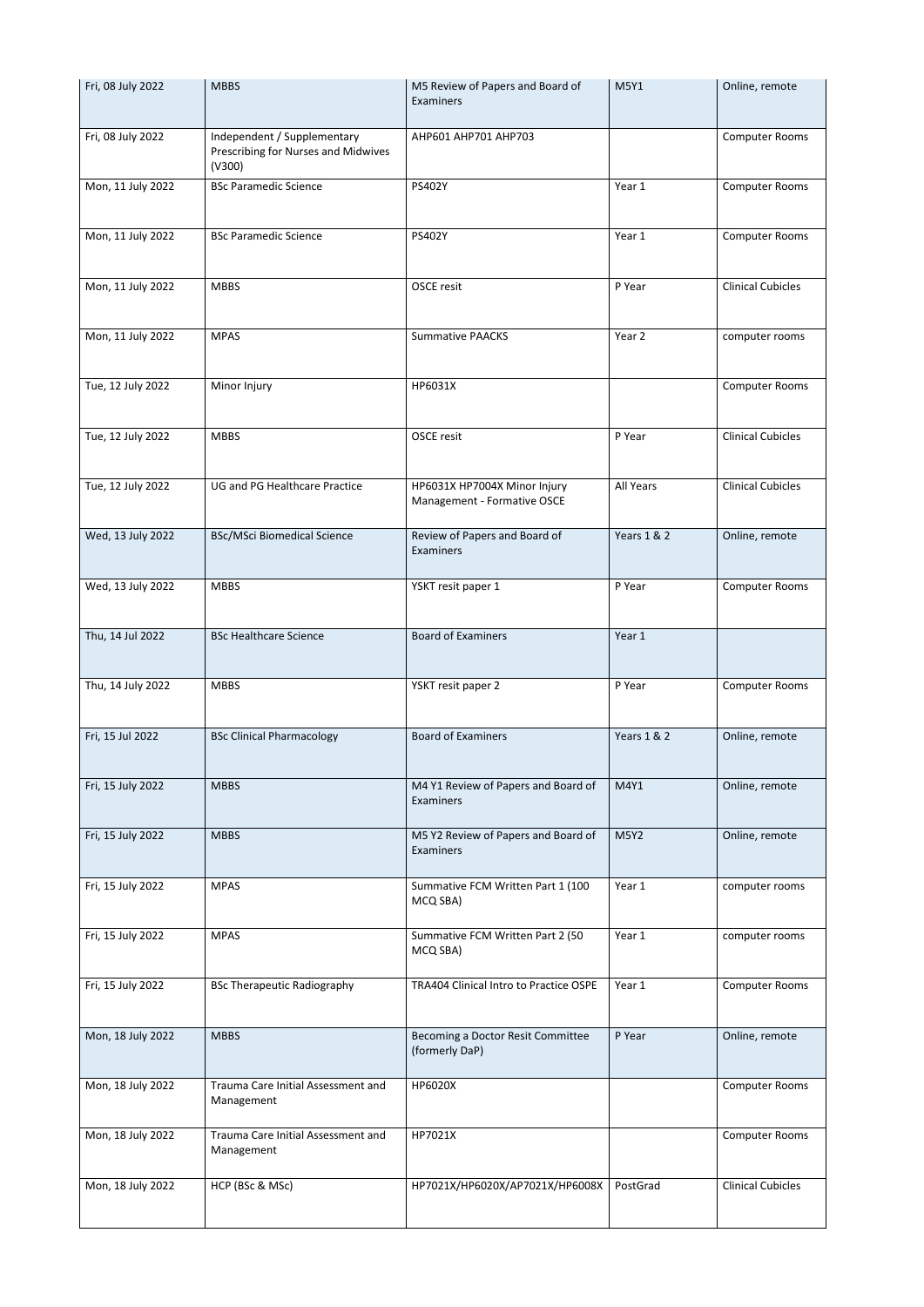| Mon, 18 July 2022 | <b>BSc Paramedic Science</b>                                                 | PS403Y                                                         | Year 1       | Paramedic Suite          |
|-------------------|------------------------------------------------------------------------------|----------------------------------------------------------------|--------------|--------------------------|
| Tue, 19 July 2022 | <b>BSc Paramedic Science</b>                                                 | PS403Y                                                         | Year 1       | Paramedic Suite          |
| Wed, 20 July 2022 | <b>MPAS</b>                                                                  | <b>Summative Applied Pharmacology</b>                          | Year 1       | computer rooms           |
| Thu, 21 July 2022 | <b>MBBS</b>                                                                  | P Year resit Review of Papers and<br><b>Board of Examiners</b> | P Year       | Online, remote           |
| Thu, 21 July 2022 | Independent / Supplementary<br>Prescribing for Nurses and Midwives<br>(V300) | AHP601 AHP701 AHP703                                           |              | Computer Rooms           |
| Thu, 21 July 2022 | <b>BSc Paramedic Science</b>                                                 | PS403Y                                                         | Year 1       | Paramedic Suite          |
| Thu, 21 July 2022 | <b>MPAS</b>                                                                  | Summative OSCE                                                 | Year 1       | <b>Clinical Cubicles</b> |
| Fri, 22 July 2022 | <b>MPAS</b>                                                                  | Summative OSCE                                                 | Year 1       | <b>Clinical Cubicles</b> |
| Fri, 22 July 2022 | <b>MBBS</b>                                                                  | M5 Y2 Becoming a Doctor Re-sit<br>grading committee            | <b>M5Y2</b>  | Online, remote           |
| Fri, 22 July 2022 | <b>BSc Paramedic Science</b>                                                 | <b>Board of Examiners</b>                                      |              | Online, remote           |
| Mon, 25 July 2022 | <b>MPAS</b>                                                                  | Summative OSCE                                                 | Year 2       | <b>Clinical Cubicles</b> |
| Mon, 25 July 2022 | <b>BSc/MSci Biomedical Science</b>                                           | Semester 2 resit/deferred written<br>examination: LAQ          | Year 1       | <b>Computer Rooms</b>    |
| Mon, 25 July 2022 | <b>BSc/MSci Biomedical Science</b>                                           | Semester 4 resit/deferred written<br>examination: LAQ          | Year 2       | <b>Computer Rooms</b>    |
| Mon, 25 July 2022 | <b>MBBS</b>                                                                  | M4 Y1 PPS Written Examination Re-sit                           | M4Y1         | <b>Computer Rooms</b>    |
| Mon, 25 July 2022 | <b>MBBS</b>                                                                  | M5 PPS Written Examination Re-sit                              | M5 Y1 and Y2 | <b>Computer Rooms</b>    |
| Tue, 26 July 2022 | <b>MBBS</b>                                                                  | M5 BCS Written Examination Re-sit                              | M5 Y1 and Y2 | <b>Computer Rooms</b>    |
| Tue, 26 July 2022 | <b>MBBS</b>                                                                  | M4 BCS Written Examination Re-sit                              | M4Y1         | <b>Computer Rooms</b>    |
| Tue, 26 July 2022 | PgCert HRSM & MRes Cinical Research                                          | <b>Board of Examiners</b>                                      |              | Online, remote           |
| Tue, 26 July 2022 | <b>BSc/MSci Biomedical Science</b>                                           | Semester 2 resit/deferred written<br>examination: SBA, SAQ     | Year 1       | <b>Computer Rooms</b>    |
| Tue, 26 July 2022 | <b>BSc/MSci Biomedical Science</b>                                           | Semester 4 resit/deferred written<br>examination: SBA, SAQ     | Year 2       | <b>Computer Rooms</b>    |
| Wed, 27 July 2022 | PgCert HBE                                                                   | <b>Board of Examiners</b>                                      |              | Online, remote           |
| Wed, 27 July 2022 | <b>BSc Therapeutic Radiography</b>                                           | <b>Board of Examiners</b>                                      |              | Online, remote           |
| Wed, 27 July 2022 | <b>Intensive Care Patient Assessment</b>                                     | HP6009Y                                                        |              | <b>Computer Rooms</b>    |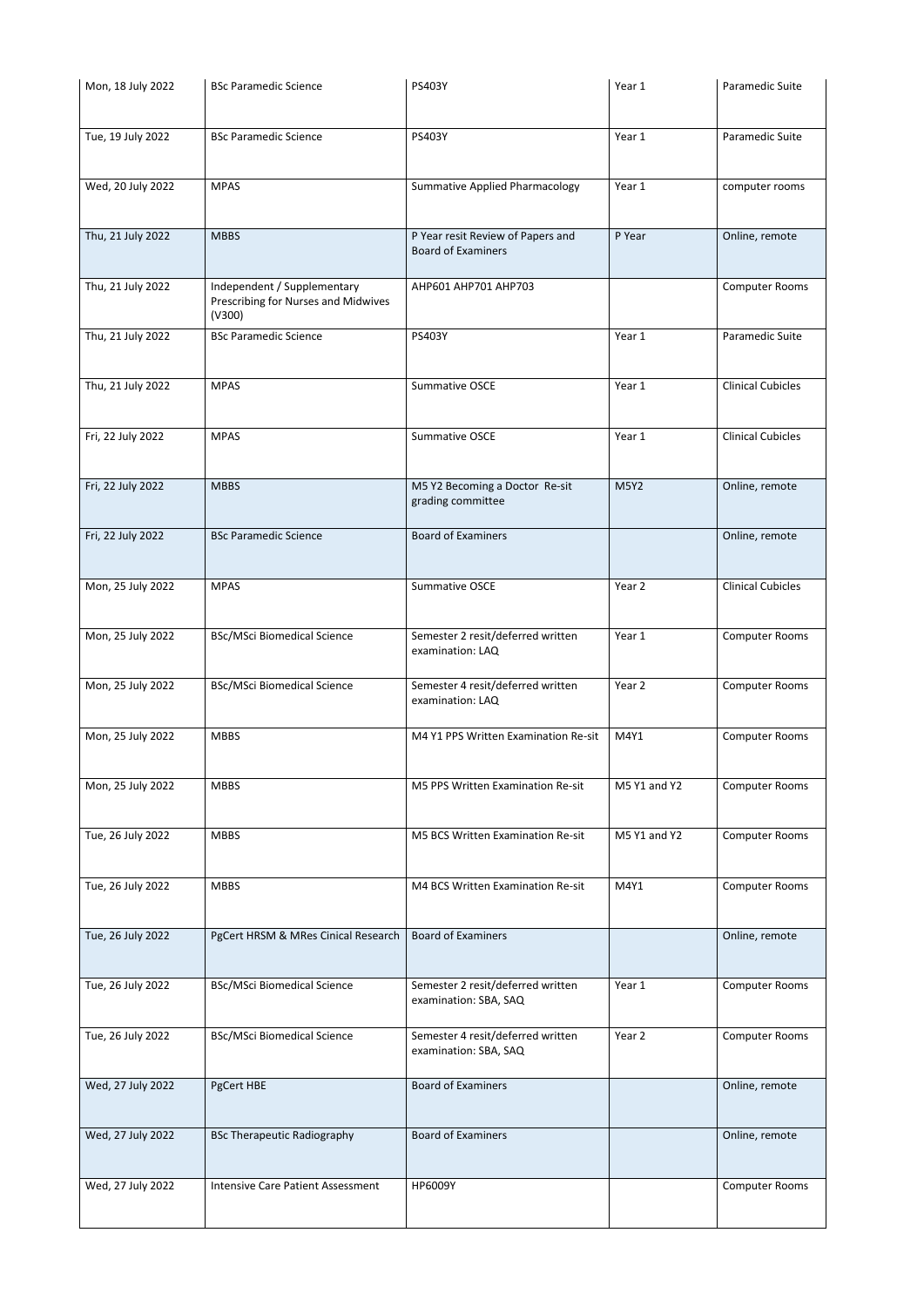| Wed, 27 July 2022   | <b>Intensive Care Patient Assessment</b>      | HP7015Y                            |                        | <b>Computer Rooms</b>    |
|---------------------|-----------------------------------------------|------------------------------------|------------------------|--------------------------|
|                     |                                               |                                    |                        |                          |
| Wed, 27 July 2022   | <b>MBBS</b>                                   | MBBS M5Y2 & M4Y1 Clinical Sciences | M4Y1 & M5Y2            | <b>Clinical Cubicles</b> |
|                     |                                               | OSCE - Re-sit                      |                        |                          |
| Wed, 27 July 2022   | <b>Fd Nursing Associate</b>                   | NU5002C - summative OSCA           | Year 2                 | <b>Clinical Cubicles</b> |
|                     |                                               |                                    |                        |                          |
| Wed, 27 July 2022   | <b>BSc/MSci Biomedical Science</b>            | Semester 1 resit/deferred written  | Year 1                 | <b>Computer Rooms</b>    |
|                     |                                               | examination: LAQ                   |                        |                          |
| Wed, 27 July 2022   | <b>BSc/MSci Biomedical Science</b>            | Semester 3 resit/deferred written  | Year 2                 | <b>Computer Rooms</b>    |
|                     |                                               | examination: LAQ                   |                        |                          |
| Thu, 28 July 2022   | <b>BSc/MSci Biomedical Science</b>            | Semester 1 resit/deferred written  | Year 1                 | <b>Computer Rooms</b>    |
|                     |                                               | examination: SBA/SAQ               |                        |                          |
| Thu, 28 July 2022   | <b>BSc/MSci Biomedical Science</b>            | Semester 3 resit/deferred written  | Year 1                 | Computer Rooms           |
|                     |                                               | examination: SBA/SAQ               |                        |                          |
|                     |                                               |                                    |                        |                          |
| Thu, 28 July 2022   | <b>MBBS</b>                                   | <b>BCS OSPE Re-sit</b>             | M5 Y1 and Y2           | Computer Rooms           |
|                     |                                               |                                    |                        |                          |
| Thu, 28 Jul 2022    | <b>BSc Healthcare Science</b>                 | <b>Resit Period</b>                | Years 2 & 3            | <b>Computer Rooms</b>    |
|                     |                                               |                                    |                        |                          |
| Thu, 28 Jul 2022    | <b>Sports Cardiology</b>                      | <b>Board of Examiners</b>          |                        | Online, remote           |
|                     |                                               |                                    |                        |                          |
| Fri, 29 Jul 2022    | <b>BSc/MSci Biomedical Science</b>            | Semester 1 resit/deferred written  | Year 1                 | <b>Computer Rooms</b>    |
|                     |                                               | examination: OSPE                  |                        |                          |
| Fri, 29 Jul 2022    | <b>BSc/MSci Biomedical Science</b>            | Semester 3 resit/deferred written  | Year 2                 | <b>Computer Rooms</b>    |
|                     |                                               | examination: OSPE                  |                        |                          |
| Fri, 29 Jul 2022    | <b>BSc Healthcare Science</b>                 | <b>Resit Period</b>                | Years 2 & 3            | <b>Computer Rooms</b>    |
|                     |                                               |                                    |                        |                          |
| Fri, 29 Jul 2022    | Independent / Supplementary                   | AHP601 AHP701 AHP703               |                        | <b>Computer Rooms</b>    |
|                     | Prescribing for Nurses and Midwives<br>(V300) |                                    |                        |                          |
| Fri, 29 Jul 2022    | <b>BSc Clinical Pharmacology</b>              | PHA401-6 Resit                     | Year 1                 | Computer Rooms           |
|                     |                                               |                                    |                        |                          |
| Mon, 01 Aug 2022    | <b>BSc Clinical Pharmacology</b>              | PHA60x Resit                       | Year 3                 | <b>Computer Rooms</b>    |
|                     |                                               |                                    |                        |                          |
|                     |                                               |                                    |                        |                          |
| Mon, 01 Aug 2022    | <b>BSc Diagnostic Radiography</b>             | DRA402 OSCE Resit                  | Year 1                 | Radiography Suite        |
|                     |                                               |                                    |                        |                          |
| Mon, 01 Aug 2022    | <b>BSc Diagnostic Radiography</b>             | <b>DRA501 OSCE Resit</b>           | Year 2                 | Radiography Suite        |
|                     |                                               |                                    |                        |                          |
| Mon, 01 August 2022 | <b>BSc Paramedic Science</b>                  | PS403Y                             | Year 1                 | Paramedic Suite          |
|                     |                                               |                                    |                        |                          |
| Mon, 01 Aug 2022    | <b>BSc Healthcare Science</b>                 | <b>Resit Period</b>                | <b>Years 2 &amp; 3</b> | <b>Computer Rooms</b>    |
|                     |                                               |                                    |                        |                          |
| Tue, 02 Aug 2022    | <b>BSc Clinical Pharmacology</b>              | PHA60x Resit                       | Year 3                 | <b>Computer Rooms</b>    |
|                     |                                               |                                    |                        |                          |
| Tue, 02 Aug 2022    | <b>MPAS</b>                                   | <b>First Sit BOE</b>               |                        |                          |
|                     |                                               |                                    |                        |                          |
| Tue, 02 August 2022 | <b>MBBS</b>                                   | Becoming a Doctor Resit Committee  | M4Y1                   | Online, remote           |
|                     |                                               | (formerly DaP)                     |                        |                          |
|                     |                                               |                                    |                        |                          |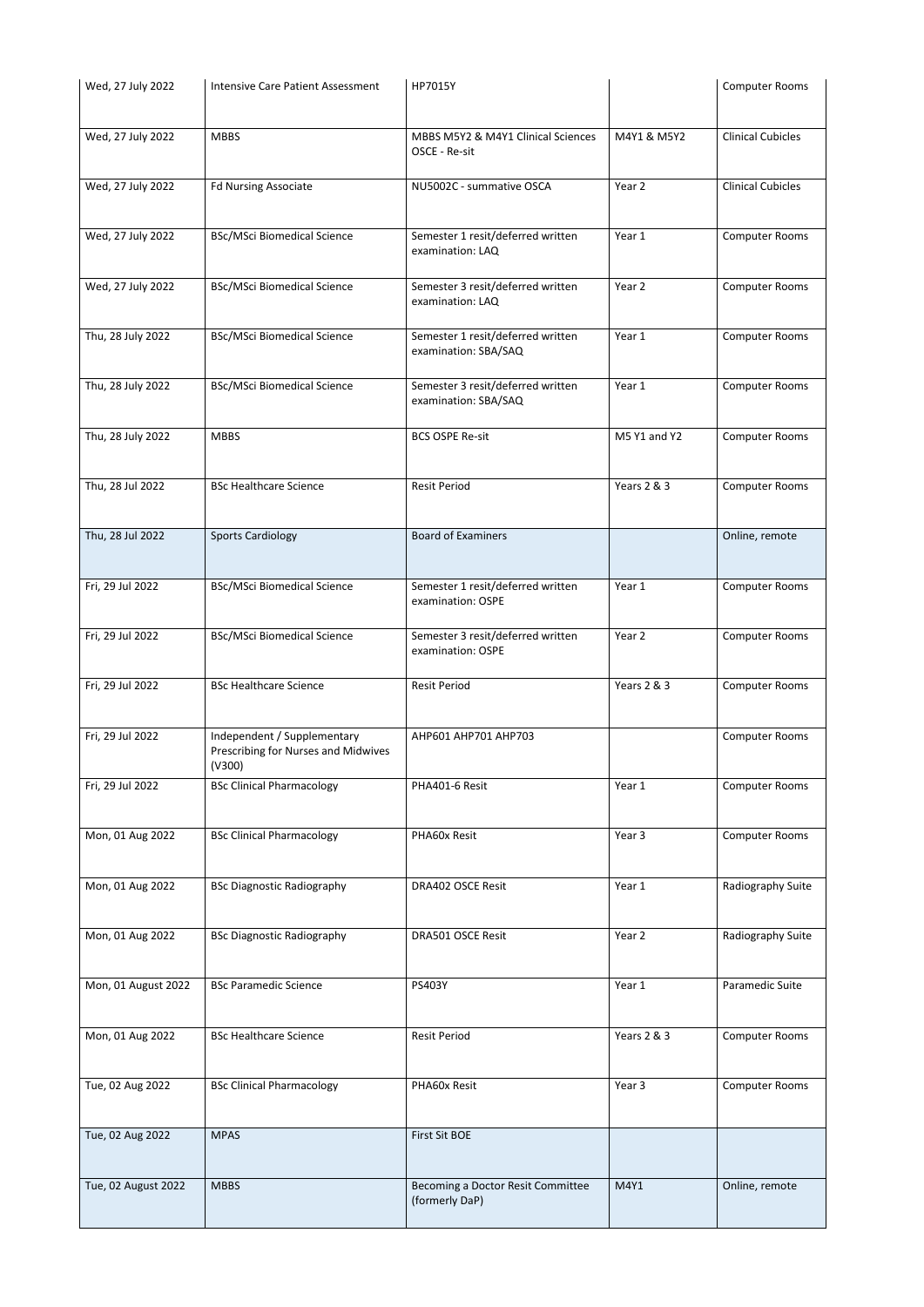| Tue, 02 Aug 2022    | <b>BSc Diagnostic Radiography</b>                                 | DRA402 OSCE Resit                         | Year 1      | Radiography Suite     |
|---------------------|-------------------------------------------------------------------|-------------------------------------------|-------------|-----------------------|
|                     |                                                                   |                                           |             |                       |
| Tue, 02 Aug 2022    | <b>BSc Diagnostic Radiography</b>                                 | <b>DRA501 OSCE Resit</b>                  | Year 2      | Radiography Suite     |
|                     |                                                                   |                                           |             |                       |
| Tue, 02 August 2022 | <b>BSc Paramedic Science</b>                                      | PS403Y                                    | Year 1      | Paramedic Suite       |
|                     |                                                                   |                                           |             |                       |
| Tue, 02 Aug 2022    | <b>BSc Healthcare Science</b>                                     | <b>Resit Period</b>                       | Years 2 & 3 | Computer Rooms        |
|                     |                                                                   |                                           |             |                       |
| Wed, 03 Aug 2022    | <b>BSc Clinical Pharmacology</b>                                  | PHA60x Resit                              | Year 3      | <b>Computer Rooms</b> |
|                     |                                                                   |                                           |             |                       |
| Wed, 03 Aug 2022    | <b>BSc Diagnostic Radiography</b>                                 | DRA502 Written Assessment Resit           | Year 2      | Computer Rooms        |
|                     |                                                                   |                                           |             |                       |
| Wed, 03 Aug 2022    | <b>BSc Diagnostic Radiography</b>                                 | <b>DRA601 Electronic Assessment Resit</b> | Year 3      | <b>Computer Rooms</b> |
|                     |                                                                   |                                           |             |                       |
| Wed, 03 Aug 2022    | <b>BSc Diagnostic Radiography, BSc</b>                            | RAD401 Online Assessment Resit            | Year 1      | Computer Rooms        |
|                     | Therapeutic Radiography                                           |                                           |             |                       |
|                     |                                                                   |                                           |             |                       |
| Wed, 03 Aug 2022    | <b>BSc Diagnostic Radiography</b>                                 | DRA601 IV SBA Resit                       | Year 3      | <b>Computer Rooms</b> |
|                     |                                                                   |                                           |             |                       |
| Wed, 03 Aug 2022    | <b>BSc Healthcare Science</b>                                     | <b>Resit Period</b>                       | Years 2 & 3 | <b>Computer Rooms</b> |
|                     |                                                                   |                                           |             |                       |
| Thu, 04 Aug 2022    | <b>BSc Diagnostic Radiography</b>                                 | <b>DRA402 Online Assessment Resit</b>     | Year 1      | <b>Computer Rooms</b> |
|                     |                                                                   |                                           |             |                       |
| Thu, 04 Aug 2022    | <b>BSc Diagnostic Radiography</b>                                 | <b>DRA501 Online Assessment Resit</b>     | Year 2      | <b>Computer Rooms</b> |
|                     |                                                                   |                                           |             |                       |
| Thu, 04 August 2022 | <b>BSc Paramedic Science</b>                                      | PS403Y                                    | Year 1      | Paramedic Suite       |
|                     |                                                                   |                                           |             |                       |
| Thu, 04 Aug 2022    | <b>BSc Healthcare Science</b>                                     | <b>Resit Period</b>                       | Years 2 & 3 | <b>Computer Rooms</b> |
|                     |                                                                   |                                           |             |                       |
|                     |                                                                   |                                           |             |                       |
| Thu, 04 August 2022 | Cardiac Arrhythmias: Interpretation<br>and Management             | HP6073X                                   |             | <b>Computer Rooms</b> |
|                     |                                                                   |                                           |             |                       |
| Thu, 04 August 2022 | Cardiac Arrhythmias: Interpretation                               | HP7073X                                   |             | <b>Computer Rooms</b> |
|                     | and Management                                                    |                                           |             |                       |
| Fri, 05 Aug 2022    | <b>BSc Diagnostic Radiography</b>                                 | <b>DRA401 Online Assessment Resit</b>     | Year 1      | <b>Computer Rooms</b> |
|                     |                                                                   |                                           |             |                       |
| Fri, 05 Aug 2022    | <b>BSc Diagnostic Radiography</b>                                 | DRA502 Online Assessment 1 Resit          | Year 2      | computer rooms        |
|                     |                                                                   |                                           |             |                       |
| Fri, 05 Aug 2022    | <b>BSc Diagnostic Radiography</b>                                 | DRA502 Online Assessment 2 Resit          | Year 2      | computer rooms        |
|                     |                                                                   |                                           |             |                       |
|                     |                                                                   |                                           |             |                       |
| Fri, 05 Aug 2022    | <b>BSc Diagnostic Radiography, BSc</b><br>Therapeutic Radiography | RAD501 Remote Online Assessment<br>Resit  | Year 2      | Online, remote        |
|                     |                                                                   |                                           |             |                       |
| Fri, 05 Aug 2022    | <b>BSc Diagnostic Radiography, BSc</b>                            | AHP401 Online Assessment Resit            | Year 1      | <b>Computer Rooms</b> |
|                     | Occupational Therapy, BSc<br>Physiotherapy                        |                                           |             |                       |
| Fri, 05 August 2022 | <b>BSc Paramedic Science</b>                                      | PS403Y                                    | Year 1      | Paramedic Suite       |
|                     |                                                                   |                                           |             |                       |
| Fri, 05 Aug 2022    | <b>BSc Healthcare Science</b>                                     | <b>Resit Period</b>                       | Years 2 & 3 | Computer Rooms        |
|                     |                                                                   |                                           |             |                       |
|                     |                                                                   |                                           |             |                       |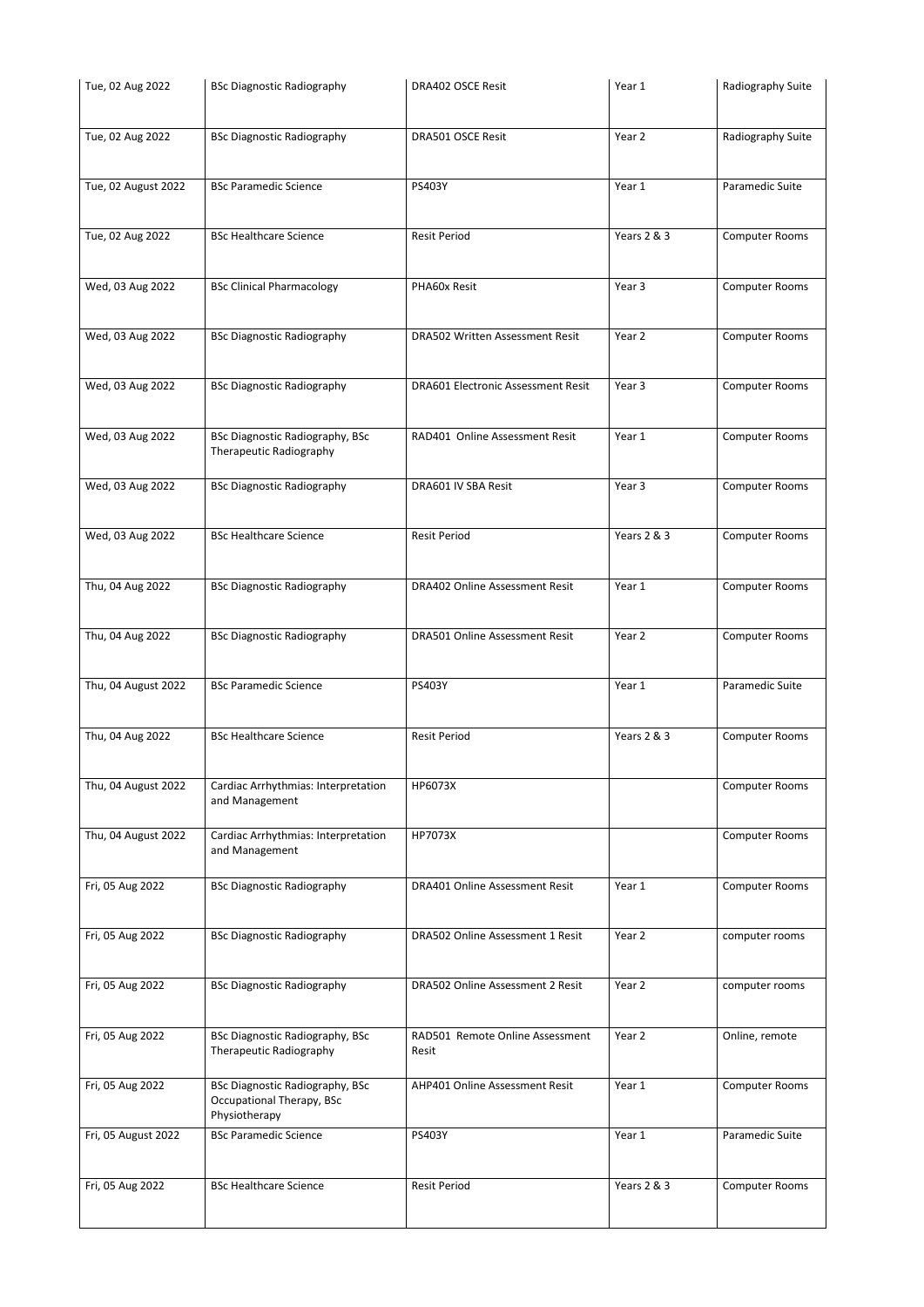| Mon, 08 August 2022 | <b>MBBS</b>                                                       | M4 Resit Review of Papers and Board<br>of Examiners                     | M4Y1                   | Online, remote           |
|---------------------|-------------------------------------------------------------------|-------------------------------------------------------------------------|------------------------|--------------------------|
| Mon, 08 August 2022 | <b>MBBS</b>                                                       | M5 Y1 + Y2 Resit Review of Papers and<br><b>Board of Examiners</b>      | M5 Y1 and Y2           | Online, remote           |
| Mon, 08 Aug 2022    | <b>BSc Healthcare Science</b>                                     | <b>Resit Period</b>                                                     | Year 1                 | Computer Rooms           |
| Mon, 08 August 2022 | <b>MPAS</b>                                                       | <b>Summative FCM Resit</b>                                              | Year 2                 | computer rooms           |
| Tue, 09 Aug 2022    | <b>BSc Healthcare Science</b>                                     | <b>Resit Period</b>                                                     | Year 1                 | <b>Computer Rooms</b>    |
| Wed, 10 Aug 2022    | <b>BSc Healthcare Science</b>                                     | <b>Resit Period</b>                                                     | Year 1                 | <b>Computer Rooms</b>    |
| Wed, 10 August 2022 | <b>MPAS</b>                                                       | Summative FCM Written Resit Part 1<br>(100 MCQ SBA) (part 2 50 SBA MCQ) | Year 1                 | computer rooms           |
| Wed, 10 August 2022 | <b>BSc Therapeutic Radiography</b>                                | <b>Board of Examiners</b>                                               |                        | Online, remote           |
| Thu, 11 Aug 2022    | <b>BSc Healthcare Science</b>                                     | <b>Resit Period</b>                                                     | Year 1                 | <b>Computer Rooms</b>    |
| Thu, 11 August 2022 | <b>MPAS</b>                                                       | <b>Summative Applied Pharmacology</b><br>resit                          | Year 1                 | computer rooms           |
| Fri, 12 August 2022 | <b>BSc/MSci Biomedical Science</b>                                | Review of Papers and Resit Board of<br>Examiners                        | <b>Years 1 &amp; 2</b> | Online, remote           |
| Fri, 12 Aug 2022    | <b>BSc Healthcare Science</b>                                     | <b>Resit Period</b>                                                     | Year 1                 | <b>Computer Rooms</b>    |
| Fri, 12 August 2022 | <b>MPAS</b>                                                       | Summative ICM resit                                                     | Year 2                 | computer rooms           |
| Mon, 15 August 2022 | <b>MPAS</b>                                                       | <b>Summative PAACKS Resit</b>                                           | Year 2                 | computer rooms           |
| Tue, 16 August 2022 | <b>MPAS</b>                                                       | <b>Summative OSCE Resit</b>                                             | Year 1                 | <b>Clinical Cubicles</b> |
| Tue, 16 August 2022 | <b>MPAS</b>                                                       | <b>Summative OSCE Resit</b>                                             | Year 2                 | <b>Clinical Cubicles</b> |
| Tue, 16 Aug 2022    | <b>BSc Healthcare Science</b>                                     | <b>Board of Examiners</b>                                               | <b>Years 2 &amp; 3</b> |                          |
| Wed, 17 August 2022 | Clinical Reasoning in Health<br>Assessment: Lifespan Perspectives | AHP604                                                                  |                        | <b>Clinical Cubicles</b> |
| Wed, 17 August 2022 | Clinical Reasoning in Health<br>Assessment: Lifespan Perspectives | <b>AHP702</b>                                                           |                        | <b>Clinical Cubicles</b> |
| Wed, 17 August 2022 | ACRHA/CRIHA                                                       | AHP702/AHP604, Summative OSCE                                           |                        | Practical                |
| Mon, 22 Aug 2022    | <b>BSc Clinical Pharmacology</b>                                  | <b>Board of Examiners Resit</b>                                         | All Years              | Online, remote           |
| Tue, 23 August 2022 | <b>MPAS</b>                                                       | Resit/Final BOE                                                         |                        |                          |
| Wed, 24 August 2022 | BSc/MSc Physiotherapy                                             | <b>Board of Examiners</b>                                               |                        | Online, remote           |